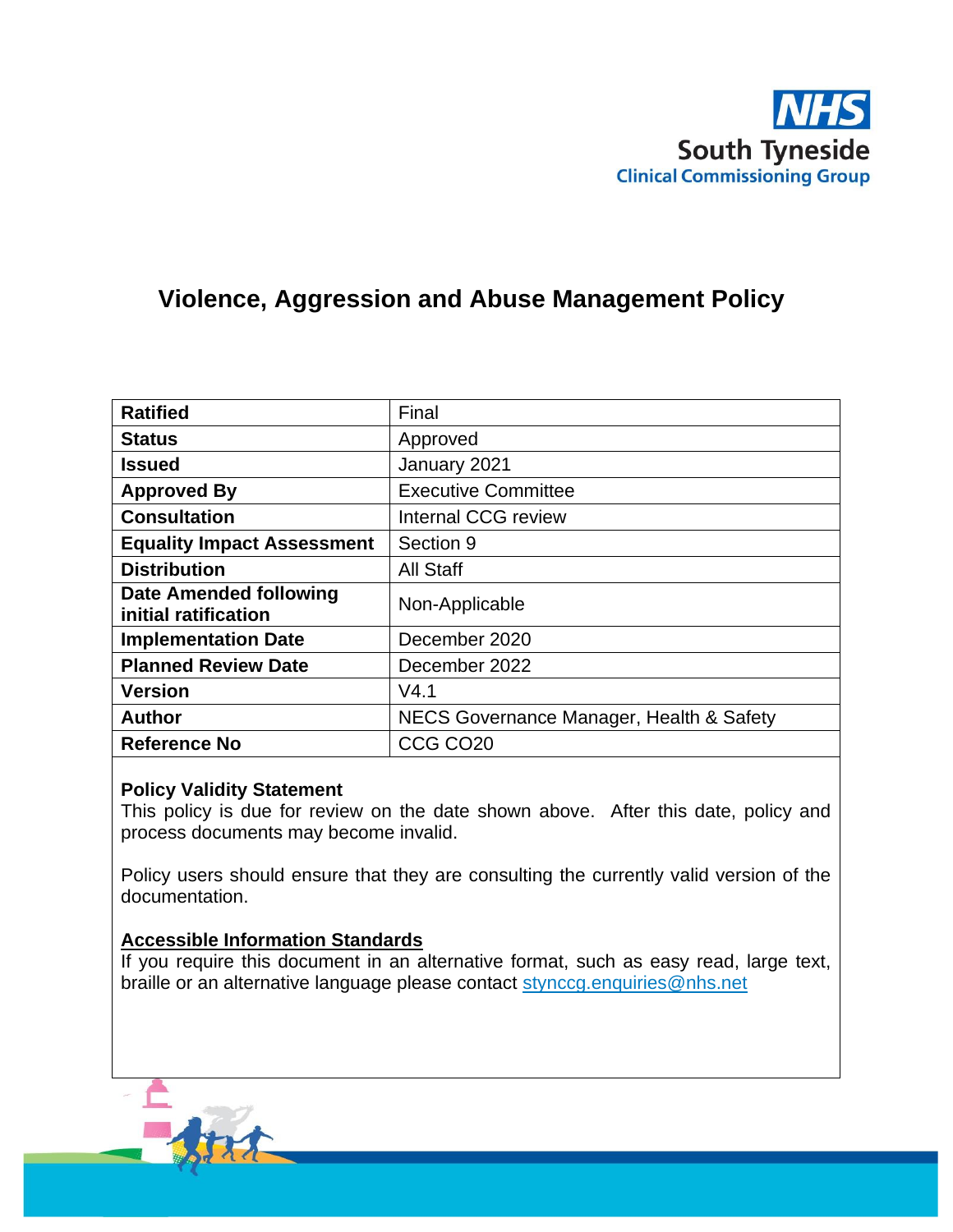# **Version Control**

| <b>Version</b> | <b>Release Date</b>               | <b>Author</b>          | <b>Update comments</b>                                                                                                                                              |
|----------------|-----------------------------------|------------------------|---------------------------------------------------------------------------------------------------------------------------------------------------------------------|
| V <sub>1</sub> | 28 February<br>2013               | <b>Liane Cotterill</b> | Policy provided to<br>Clinical<br>Commissioning<br>Group (CCG) as part<br>of policy suite                                                                           |
| V <sub>2</sub> | 13 November<br>2014               | Lee Crowe              | Duties and<br>responsibilities.<br><b>Equality Impact</b><br>Assessment. Re-<br>formatted to CCG<br>policy standard.                                                |
| V <sub>3</sub> | 22 <sup>nd</sup> November<br>2016 | Lee Crowe              | New EIA and Policy<br>Format                                                                                                                                        |
| V <sub>4</sub> | 14 <sup>th</sup> December<br>2018 | Lee Crowe              | Re-view in line with<br>expiration date. Minor<br>changes made<br>additional text to be<br>added in blue, text in<br>red to be taken out of<br>policy once approved |
| V4.1           | January 2021                      | Lee Crowe              | Minor formatting<br>amendments.                                                                                                                                     |

# **Approval**

| Role     | <b>Name</b>                        | <b>Date</b>              |
|----------|------------------------------------|--------------------------|
| Approval | <b>Executive Committee</b>         | 14th January 2016 (2)    |
| Approval | <b>Executive Committee</b>         | $22nd$ December 2016 (3) |
| Approval | <b>Executive Committee</b>         | 30 January 2019 (4)      |
| Approval | <b>Virtual Executive Committee</b> | April 2021 (4.1)         |

## **Review**

This document will be reviewed two years from its issue date.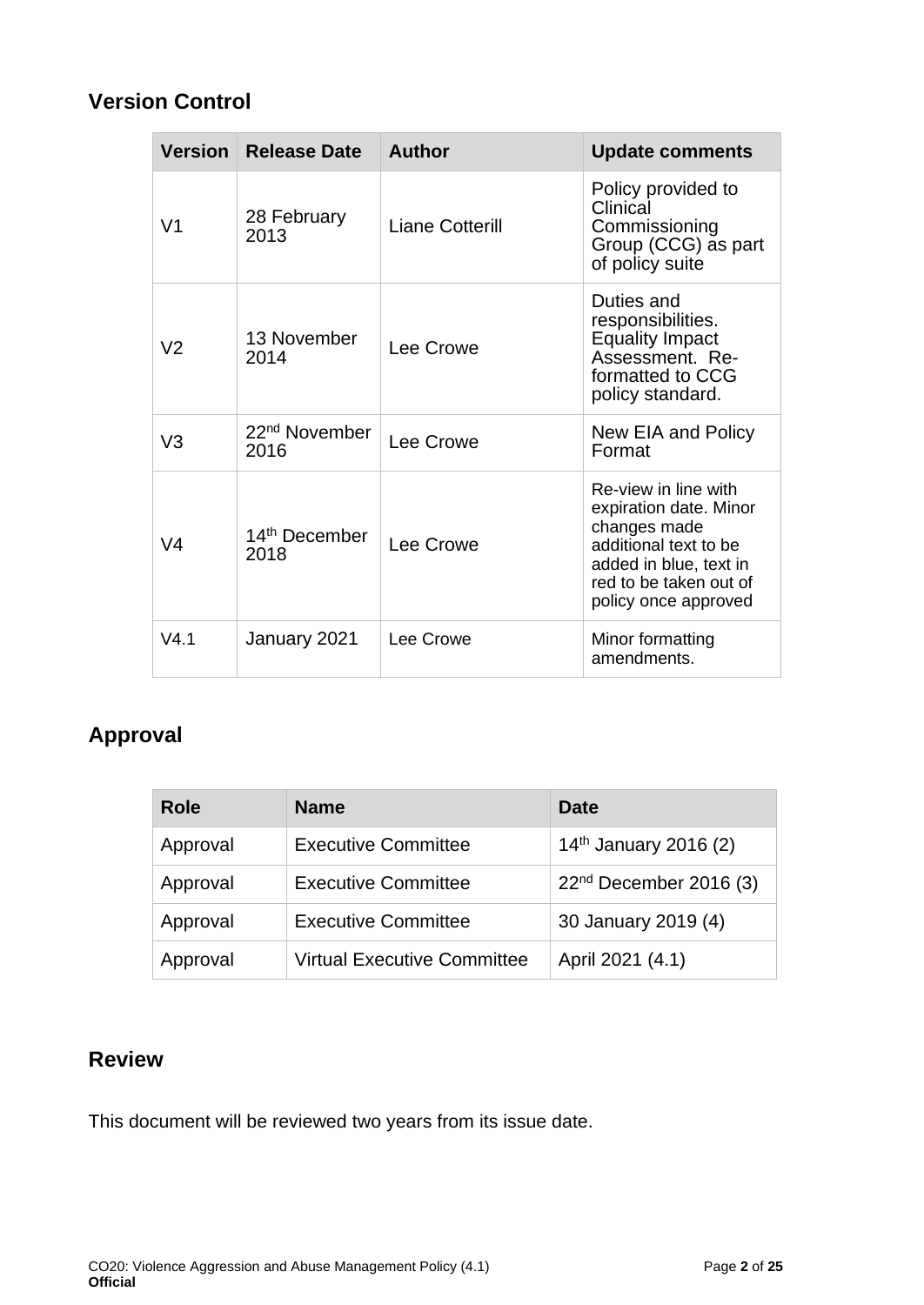# **Contents**

| 3. |    |
|----|----|
| 4. |    |
| 5. |    |
|    |    |
|    |    |
| 8. |    |
| 9. | 12 |

| Appendix 2, Action to be taken when a non-physical assault has taken place 16 |  |
|-------------------------------------------------------------------------------|--|
|                                                                               |  |
|                                                                               |  |
|                                                                               |  |
|                                                                               |  |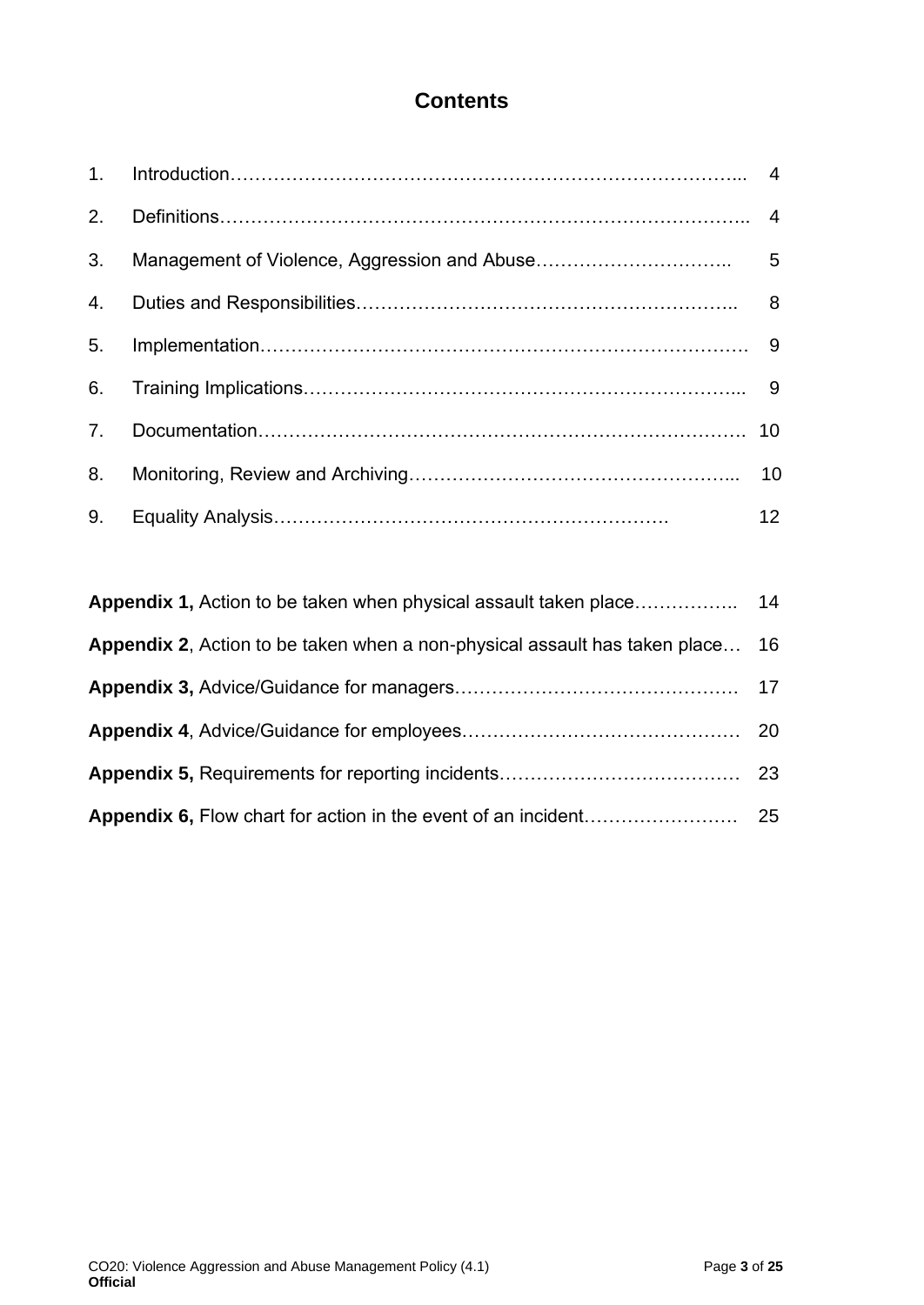## **1. Introduction**

The CCG aspires to the highest standards of corporate behaviour and clinical competence, to ensure that safe, fair and equitable procedures are applied to all organisational transactions, including relationships with patients their carers, public, staff, stakeholders and the use of public resources. In order to provide clear and consistent guidance, the CCG will develop documents to fulfil all statutory, organisational and best practice requirements and support the principles of equal opportunity for all.

The aim of this policy is to reduce the risks, so far as it reasonably practicable, for staff.

### **1.1 Status**

This policy is a health and safety policy.

### **1.2 Purpose and scope**

- 1.2.1 The aim of this policy document is to reduce the risks, so far as it is reasonably practicable, for staff.
- 1.2.2 This policy applies to all employees of the CCG and in particular deals with the issue of violence, aggression and abuse against a member of its staff by a member of the public (i.e. patient, member of the patient's family, member of the public etc.). If a member of staff feels that they are experiencing any violence, aggression or abuse by another member of staff, they should refer to the CCG's Dignity at Work Policy.
- 1.2.3 All employees have a common law duty of care to co-operate with their employer to comply with the CCG policy and follow their service, departmental and local procedures governing violence, aggression and abuse and abide by any risk assessment.

## **2. Definitions**

The following terms are used in this document:

### **2.1.1 Violence**

The CCG defines acts of violence as:

*"Any incident where staff are abused, threatened or assaulted in circumstances related to their work involving an explicit or implicit challenge to their safety, wellbeing or health".*

This is a very broad definition of 'violence' however it is important to acknowledge that violence can be either physical or non-physical and the two must be distinguished and recorded as different from one another.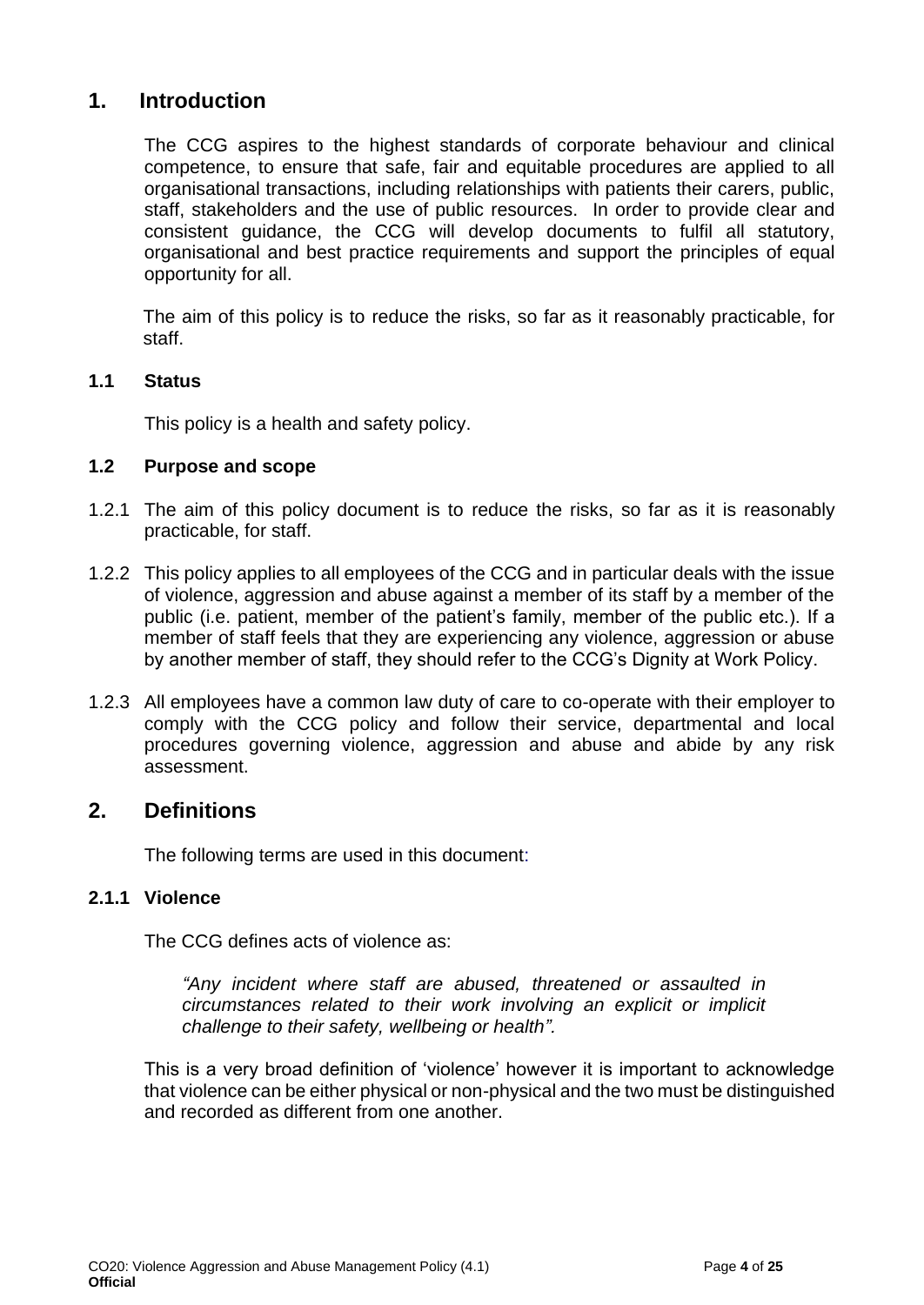The Counter Fraud and Security Management Service define physical assault "*the intentional or unintentional application of force to the person of another, without lawful justification, resulting in physical injury or personal discomfort*," and non-physical assault as *"the use of inappropriate words or behaviour causing distress and/or constituting harassment."*

### **2.1.2 Risk Assessment**

Risk Assessment is a process of identifying what hazards exist in the workplace and how likely it is that they will cause harm to employees and others. It is the first step in deciding what prevention or control measures need to be taken to protect staff from harm.

## **3. Management of Violence, Aggression and Abuse**

#### **3.1 Action to Be Taken When Physical Assault Has Taken Place on a Member of Staff: (Counter Fraud and Security Management Service Guidance) (NHS Protect Guidance)**

- 3.1.2 Police to be contacted immediately by the person assaulted, their line-manager or a relevant colleague.
- 3.1.3 The nominated Director for the CCG is to be contacted as soon as practicable by the person assaulted, their line manager or a colleague, and inform the CCG's Governance and Risk Lead.
- 3.1.4 The nominated Director will:
	- i. contact, as soon as is reasonably practicable, the relevant Local Security Management Specialist with specific information on the assault.
	- ii. arrange for full co-operation to be given to a police or the Local Security Management Specialist and any subsequent action.
	- iii. ensure those details of the incident are recorded on the CCG's risk management recording system.
	- iv. arrange for an acknowledgement of the report to be sent to the injured party and copied to the line manager to ensure that the necessary support arrangements, such as counselling and or occupational health are offered. The acknowledgement should state what action is being undertaken and the injured party should be kept informed of the progress and outcome.
	- v. ensure that all possible preventive action is taken to minimise the risk of a similar incident reoccurring.
	- vi. keep the line manager apprised of the on-going Local Security Management Specialist's situation.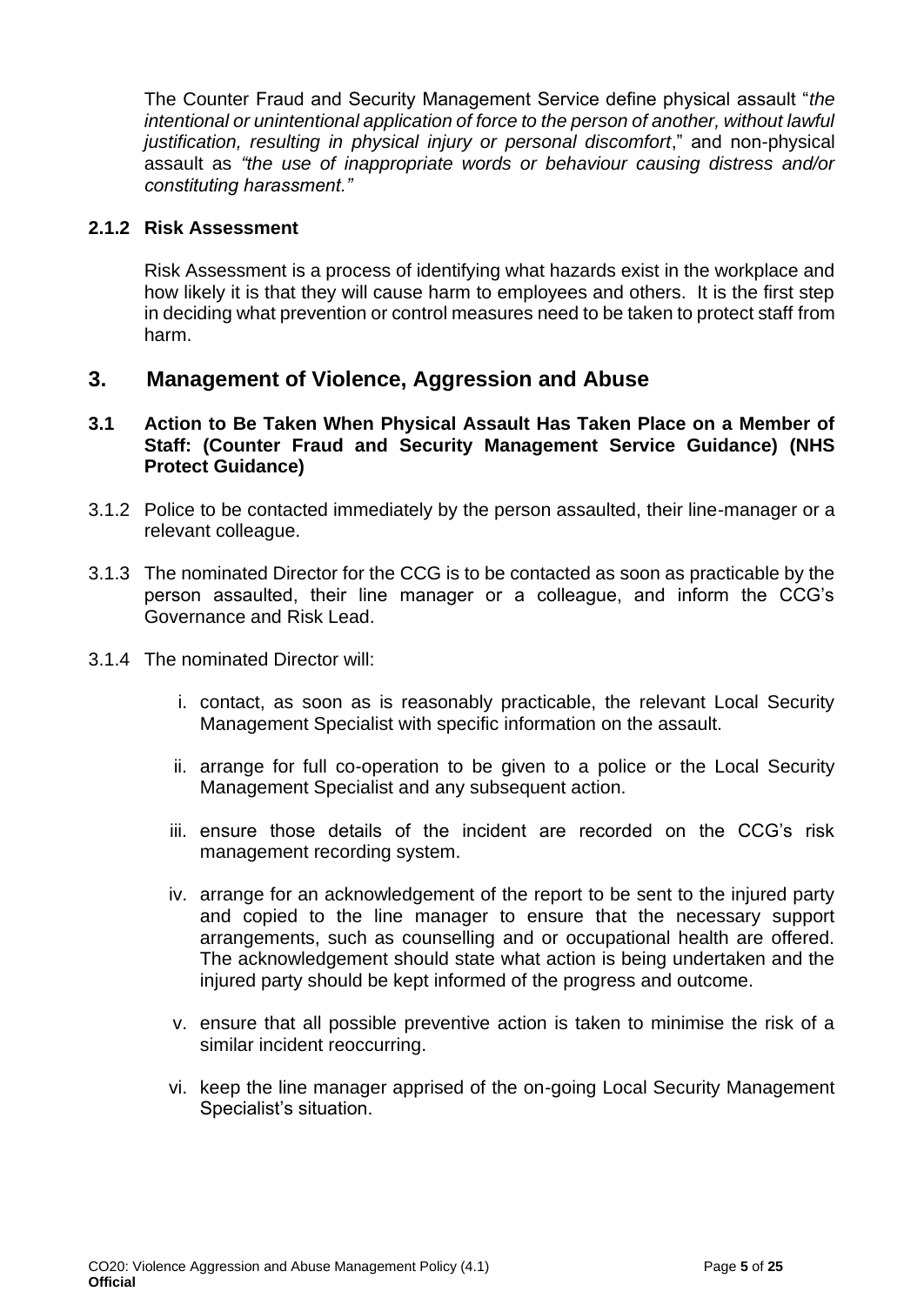- 3.1.5 The line manager will:
	- contact the employee directly to offer support, e.g. ensure the employee is aware of the counselling facilities available and the services of the Local Security Management Specialist.
	- offer support on an on-going basis as appropriate.

### **3.2 Counter Fraud and Security Management Service Action upon a physical incident occurring:**

- 3.2.1 The CSU Governance Manager (H&S) will:
	- i. determine if the police are going to lead the investigation.
	- ii. if the police are handling the case, ensure that the case is regularly monitored as to progress, make sure the person assaulted and the CCG is kept updated, and ensure both are informed of any outcomes.
	- iii. The Crown Prosecution Service (CPS) should undertake any criminal prosecution if the police are handling the case.
	- iv. if the police are not handling the case, carry out initial investigations in conjunction with the CCG Counter Fraud and Security Management Service's Legal Protection Unit.
	- v. progress the investigation with all speed, including recording all details relating to the investigation on a locally held file (using the standards in the CFSMS OS Manual of Guidance). (using the standards in the NHS Protect OS Manual of Guidance)
	- vi. update the person affected by the physical assault and the nominated Director on a regular basis, as to progress and outcomes.
- 3.2.2 If the police are not handling the case or the Crown Prosecution Service are unwilling to undertake a criminal prosecution, then the Counter Fraud and Security Management Service's Legal Protection Unit will, if appropriate, consider a private prosecution the CCG will consider a private prosecution following Legal Advice
- 3.2.3 The NHS Protect Legal Protection Unit, if appropriate, will The CCG will seek legal advise on the viability of civil proceedings consultation with the person(s) subjected to assault.

The procedure(s) for implementing this policy document are as follows:

- Managers must develop local procedures for the management of violence, aggression and abuse and review accordingly.
- Managers to follow advice and guidance provided in Appendix A-F.

## **3.3 Action Following Acts of Violence**

3.3.1 Members of staff carrying out the act of violence-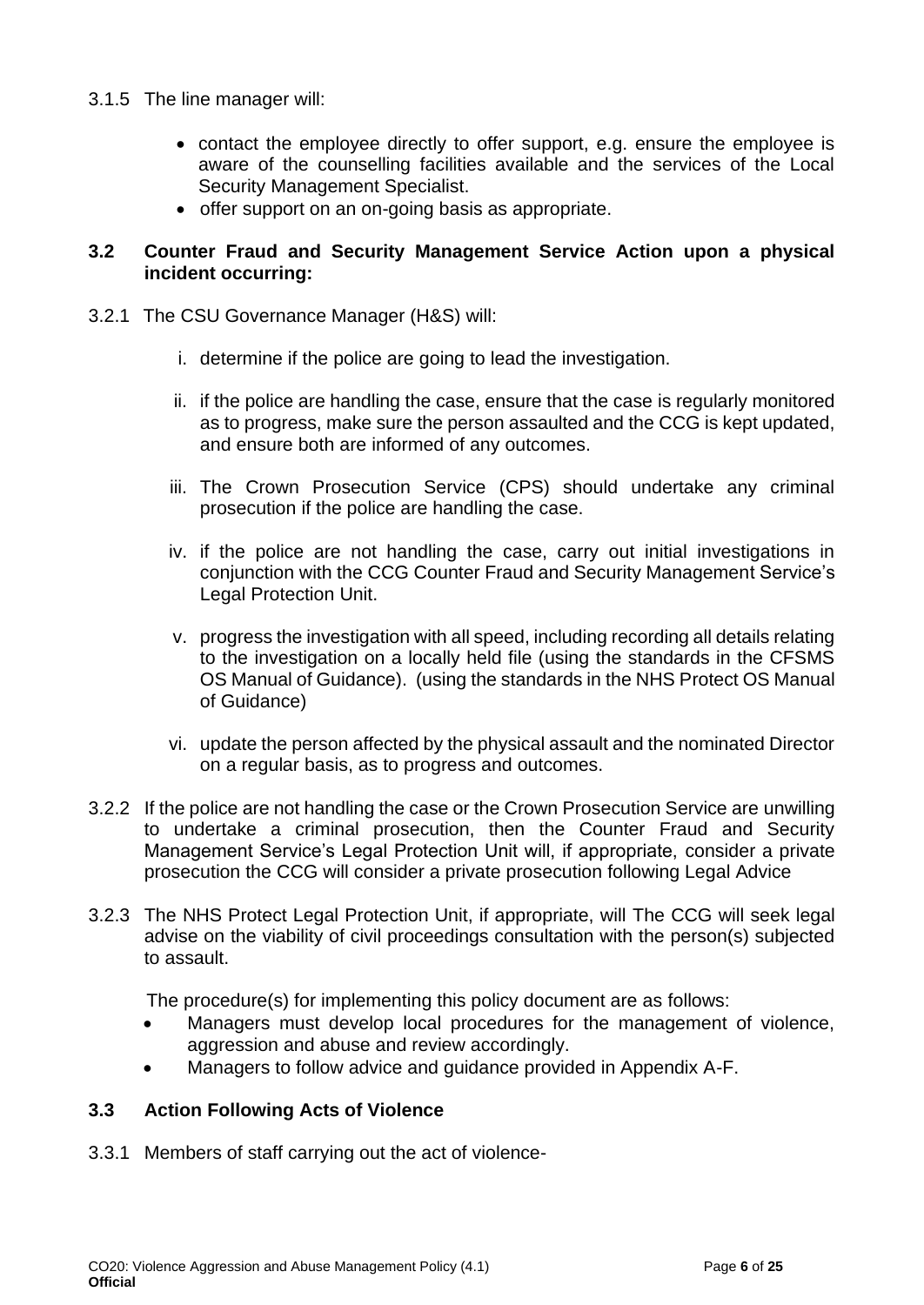- 3.3.2 Where a member of staff is alleged to have carried out an act of violence, abuse or aggression this will be considered under the CCG's Disciplinary or Dignity at Work policies and procedures.
- 3.3.3 Where the patient, member of the public or relative initiates the complaint then the CCG's Complaints Procedure may also be invoked.
- 3.3.4 Patients, relatives or members of the public who carry out the act of violence-
- 3.3.5 Where a patient, relative or member of the public is alleged to have carried out an act of violence, abuse or aggression then the CCG reserves the right to respond to the alleged incident, as deemed necessary in light of the circumstances. The level of response will be dependent upon the seriousness of the incident. The potential responses or actions available to the CCG include:
	- verbal warnings
	- written warnings from the Chief Officer
	- warning flag applied to patient notes
	- police presence at consultations
	- withdrawal of medical services
	- criminal prosecution
	- civil prosecution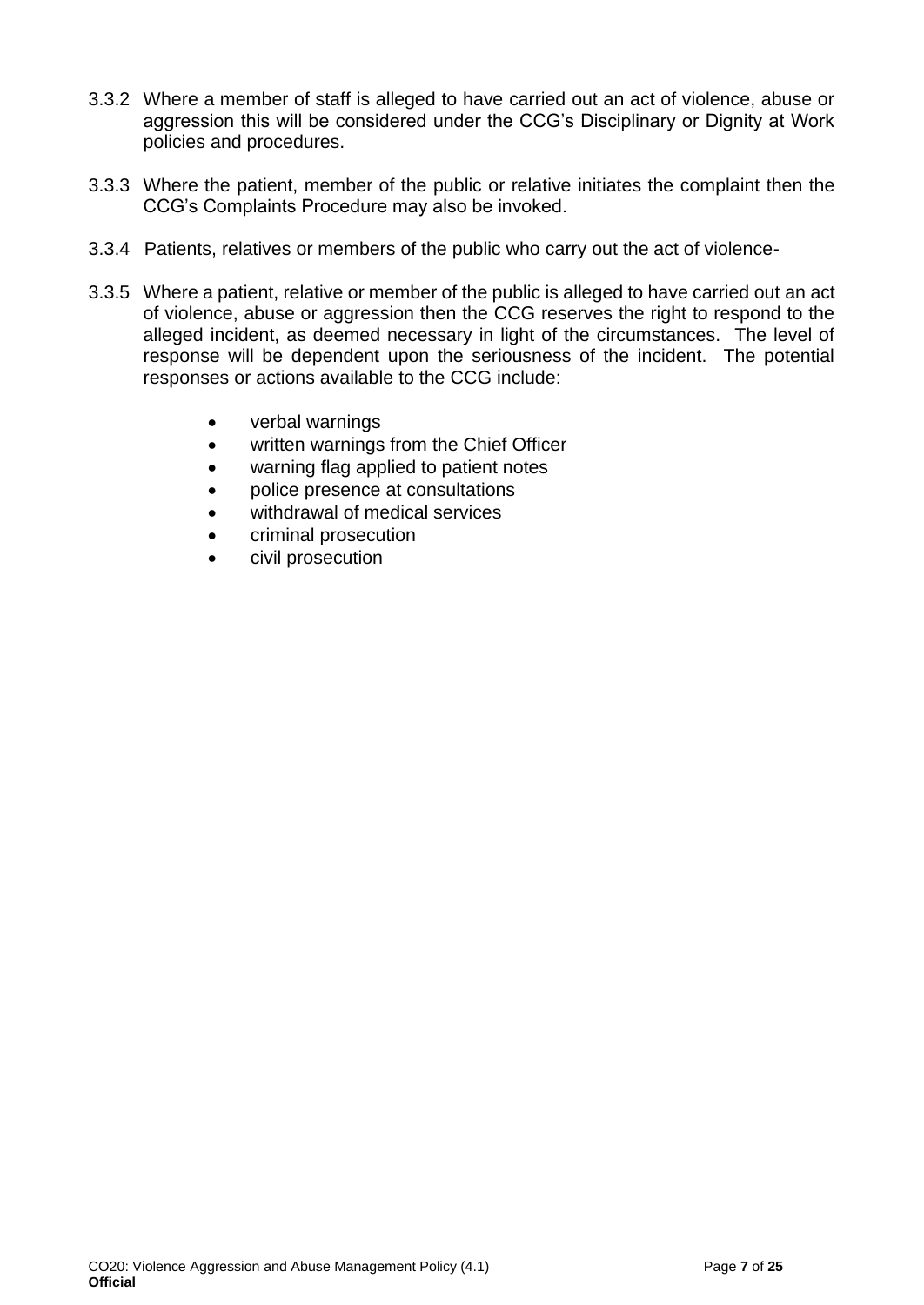# **4. Duties and Responsibilities**

| <b>Council of</b>    | The Council of Practices has delegated responsibility to the    |  |
|----------------------|-----------------------------------------------------------------|--|
| Practices.           | governing body (GB) for setting the strategic context in which  |  |
|                      | organisational process documents are developed, and for         |  |
|                      | establishing a scheme of governance for the formal review and   |  |
|                      | approval of such documents.                                     |  |
| <b>Chief Officer</b> | The Chief Officer has overall responsibility for the strategic  |  |
|                      | direction and operational management, including ensuring that   |  |
|                      | CCG process documents comply with all legal, statutory and      |  |
|                      | good practice guidance requirements.                            |  |
| <b>Nominated</b>     |                                                                 |  |
|                      | The Nominated Director responsible for Health and Safety, will  |  |
| <b>Director</b>      | ensure that appropriate strategies and systems are in place to  |  |
|                      | manage the CCG's health and safety risks.                       |  |
|                      |                                                                 |  |
|                      | The Nominated Director responsible for Health & Safety will act |  |
|                      | as the lead person on security management work.                 |  |
|                      |                                                                 |  |
|                      | The Nominated Director responsible for Health & Safety will,    |  |
|                      | following physical assaults:                                    |  |
|                      | As soon as is reasonably practicable the CFO will make          |  |
|                      | contact with the Governance Manager Health and Safety           |  |
|                      | who will liaise directly with the Local Security Management     |  |
|                      | Specialist with specific information on the assault.            |  |
|                      | Ensure that the actions described in Appendix A & B are         |  |
|                      | carried out.                                                    |  |
|                      | Ensure any necessary documentation in relation to               |  |
|                      | behavioural letters etc are carried out these are available     |  |
|                      | from the Governance Manager H&S within the CSU.                 |  |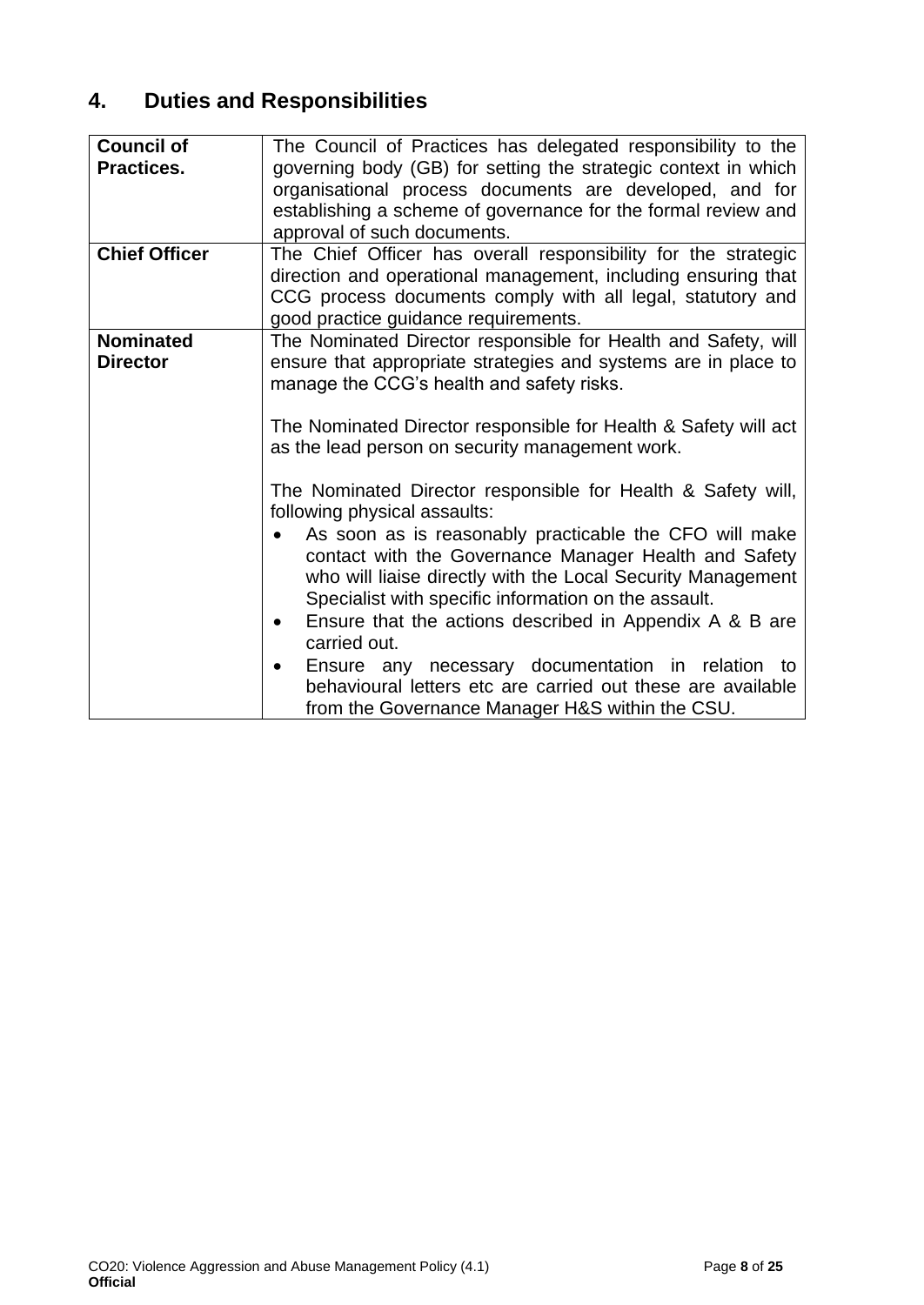| <b>All Managers</b> | All managers are responsible for:                                                  |  |
|---------------------|------------------------------------------------------------------------------------|--|
|                     | Implementing this policy and developing local procedures for                       |  |
|                     | the management of violence, aggression and abuse and                               |  |
|                     | reviewing them accordingly                                                         |  |
|                     | Ensuring that staff receive the necessary training, including<br>$\bullet$         |  |
|                     | conflict resolution training, relevant to the level of identified                  |  |
|                     | risk                                                                               |  |
|                     | Managing any incidents or staff concerns that are reported<br>$\bullet$<br>to them |  |
|                     | Ensuring that violence and aggression hazards are                                  |  |
|                     | adequately identified and relevant control measures put in                         |  |
|                     | place                                                                              |  |
|                     | Ensuring employees are involved or aware of risk<br>assessments                    |  |
|                     | Maintaining an awareness of advice and the support<br>$\bullet$                    |  |
|                     | available to reduce the risk                                                       |  |
|                     | Ensuring that employees are aware of available means of<br>$\bullet$               |  |
|                     | advice and support                                                                 |  |
|                     | Taking all reasonable steps to reduce the risk of both<br>$\bullet$                |  |
|                     | physical and non-physical assault                                                  |  |
|                     | Ensuring appropriate contact is maintained with the<br>$\bullet$                   |  |
|                     | employee following an incident                                                     |  |
|                     | Ensuring that the employee is aware of counselling services<br>$\bullet$           |  |
|                     | available, and refer the employee where appropriate                                |  |
|                     | Giving serious consideration to the concerns of employees<br>$\bullet$             |  |
|                     | Ensuring that all incidents of physical and non-physical                           |  |
|                     |                                                                                    |  |
|                     | assault are reported in line with the Counter Fraud and                            |  |
|                     | Security Management Service guidance, including notifying                          |  |
|                     | the Nominated Director. See Appendix 1.                                            |  |
|                     | Ensuring that potential violent/aggressive patients are                            |  |
|                     | highlighted to staff, other Team Managers and where                                |  |
|                     | appropriate, other partner agencies                                                |  |
|                     |                                                                                    |  |

## **5. Implementation**

- 5.1 This policy will be available to all Staff.
- 5.2 All managers are responsible for ensuring that relevant staff within the CCG have read and understood this document and are competent to carry out their duties in accordance with the procedures described.

## **6. Training Implications**

6.1 The training required to comply with this policy are:

All Managers must ensure that all staff attend necessary events e.g.

• Conflict Resolution Training every three years where applicable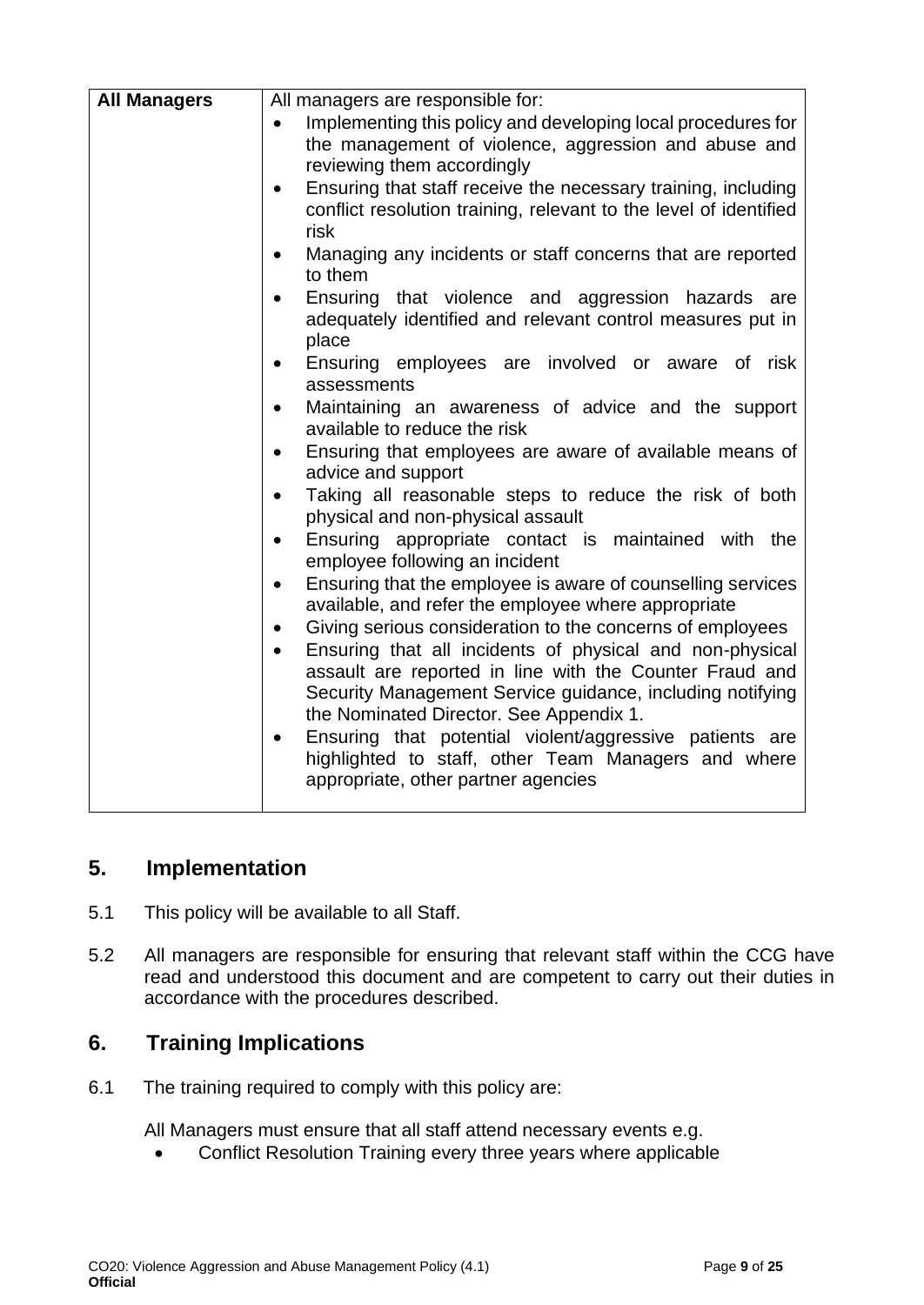## **7. Documentation**

## 7.1 **Other related policy documents**

- Complaints Policy
- Incident Reporting and Management Policy
- Serious Incidents (SIs) Management Policy
- SOP Lone Worker
- Bullying and Harassment Policy
- Grievance Policy

## 7.2 **Legislation and statutory requirements**

- Cabinet Office (1974) *Health & Safety at Work Etc. Act 1974*. London. HMSO.
- Cabinet Office (1998) *Human Rights Act 1998*. London. HMSO.
- Cabinet Office (1999*) Management of Health & Safety At Work Regulations 1999*. London. HMSO.
- Cabinet Office (2001) *Freedom of Information Act 2001*. London. HMSO.
- Cabinet Office (2006) *Equality Act 2006*. London. HMSO.
- Cabinet Office (2007) *Corporate Manslaughter and Corporate Homicide Act 2007*. London. HMSO
- Cabinet Office (2008*) Health & Safety Offences Act 2008*
- *Amends Section 33 (Prosecutions for criminal offences) of the Health and Safety at Work Act 1974.* London. HMSO.

## **8. Monitoring, Review and Archiving**

## 8.1 **Monitoring**

8.1.1 The governing body will agree a method for monitoring the dissemination and implementation of this policy. Monitoring information will be recorded in the policy database.

## 8.2 **Review**

- 8.2.1 The governing body will ensure that this policy document is reviewed in accordance with the timescale specified at the time of approval. No policy or procedure will remain operational for a period exceeding three years without a review taking place.
- 8.2.2 Staff who become aware of any change which may affect a policy should advise their line manager as soon as possible. The governing body will then consider the need to review the policy or procedure outside of the agreed timescale for revision.
- 8.2.3 For ease of reference for reviewers or approval bodies, changes should be noted in the 'document history' table on the front page of this document.
- 8.2.4 NB: If the review consists of a change to an appendix or procedure document, approval may be given by the sponsor director and a revised document may be issued. Review to the main body of the policy must always follow the original approval process.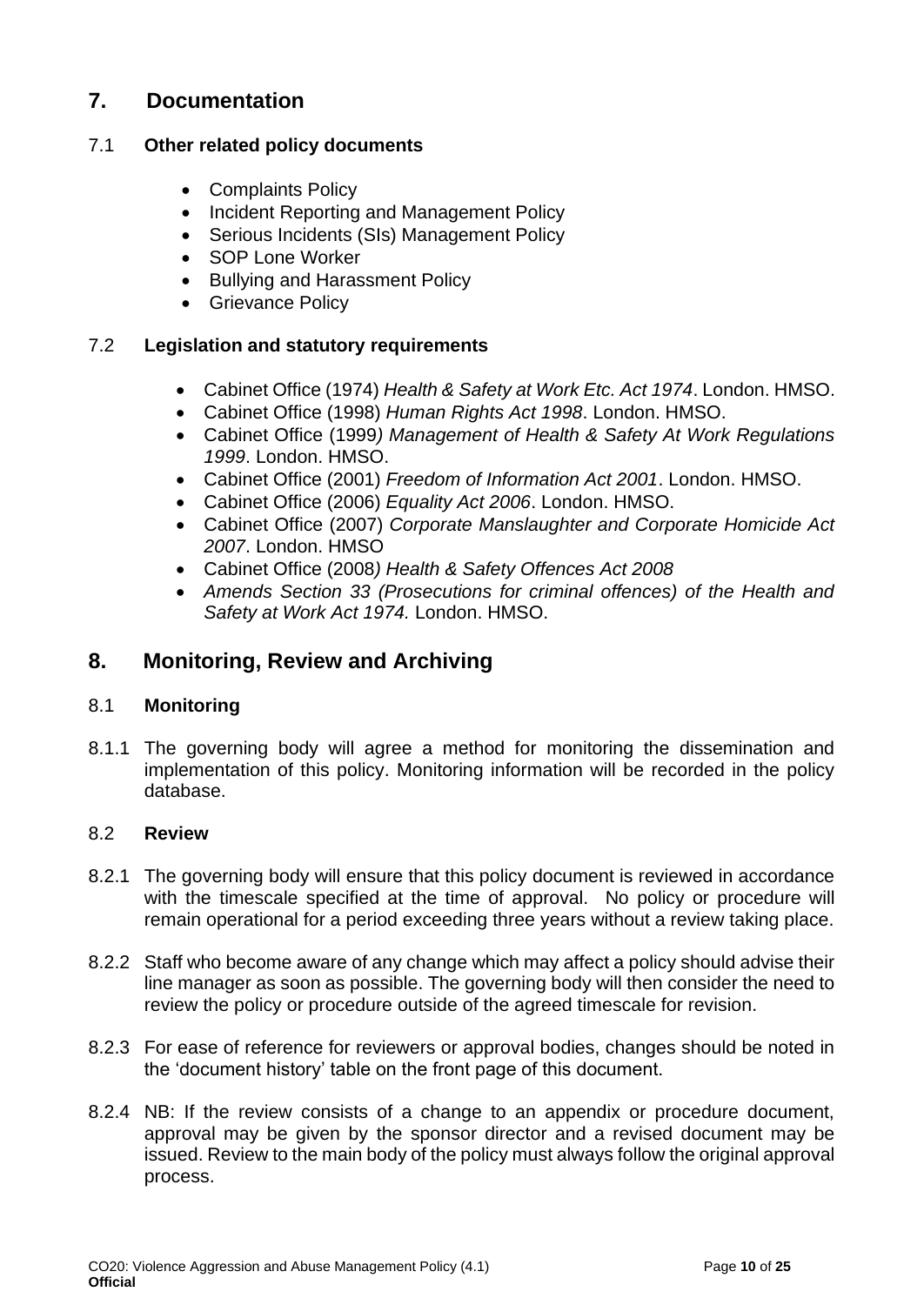## 8.3 **Archiving**

8.3.1 The governing body will ensure that archived copies of superseded policy documents are retained in accordance with Records Management: Code of Practice for Health and Social Care 2016.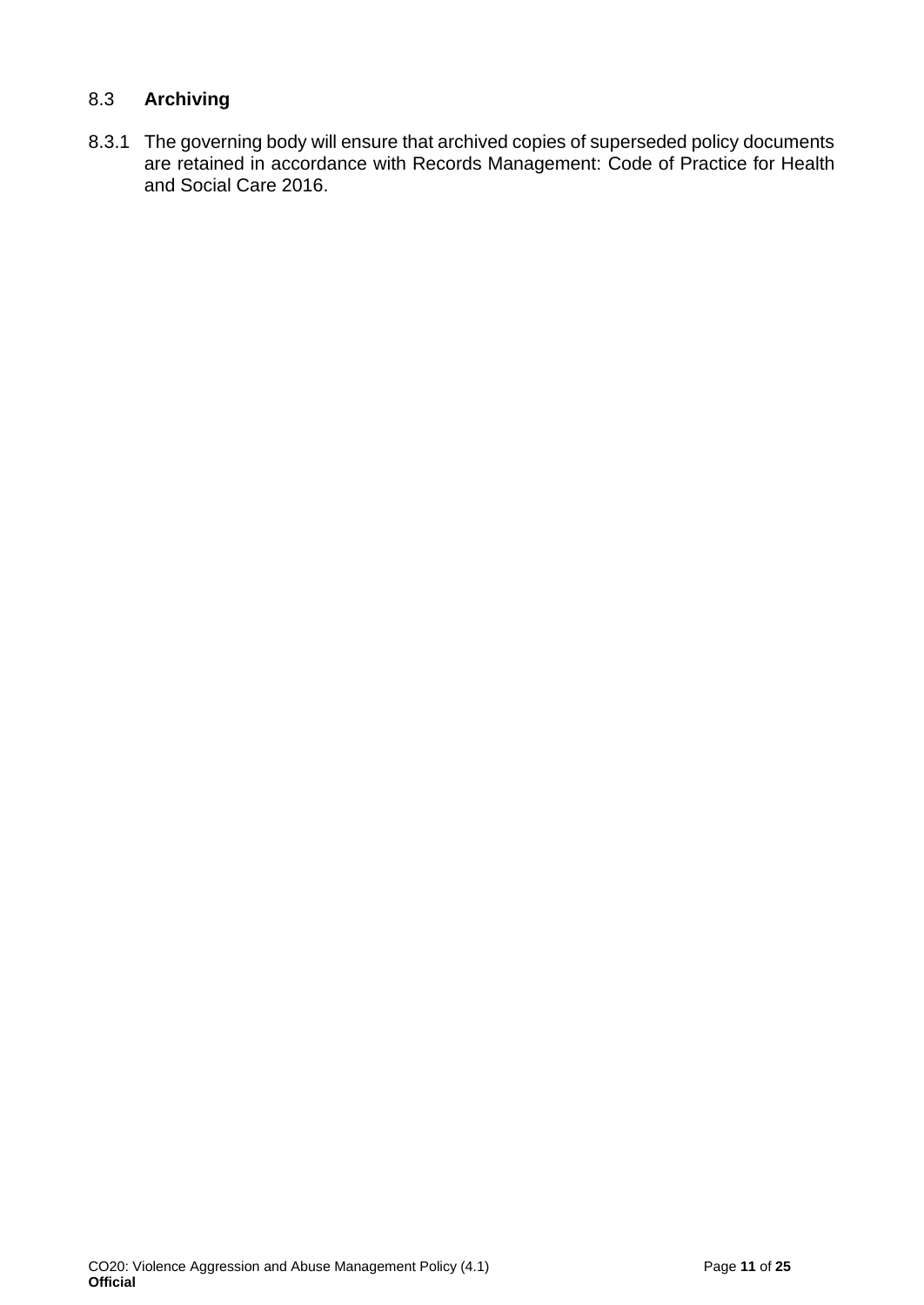## **9. Equality Impact Assessment**

## **Initial Screening Assessment (STEP 1)**

As a public body organisation we need to ensure that all our current and proposed strategies, policies, services and functions, have given proper consideration to equality, diversity and inclusion, do not aid barriers to access or generate discrimination against any protected groups under the Equality Act 2010 (Age, Disability, Gender Reassignment, Pregnancy and Maternity, Race, Religion/Belief, Sex, Sexual Orientation, Marriage and Civil Partnership).

This screening determines relevance for all new and revised strategies, policies, projects, service reviews and functions.

Completed at the earliest opportunity it will help to determine:

- The relevance of proposals and decisions to equality, diversity, cohesion and integration.
- Whether or not equality and diversity is being/has already been considered for due regard to the Equality Act 2010 and the Public Sector Equality Duty (PSED).
- Whether or not it is necessary to carry out a full Equality Impact Assessment.

### **Name(s) and role(s) of person completing this assessment:**

**Name:** Lee Crowe **Job Title:** Governance Manager **Organisation:** North of England CSU

**Title of the service/project or policy:** Violence, Aggression and Abuse Management policy

#### **Is this a; Strategy / Policy** ☒ **Service Review** ☐ **Project** ☐ **Other** Click here to enter text.

#### **What are the aim(s) and objectives of the service, project or policy:**

The aim of the policy is to ensure CCG considers Health and Safety along with its other business objectives and to ensure that the CCG follows the details stipulated within H&S Regulations.

### **Who will the project/service /policy / decision impact?**

(Consider the actual and potential impact)

- **Staff**  $\boxtimes$
- **Service User / Patients** ☐
- **Other Public Sector Organisations**☐
- **Voluntary / Community groups / Trade Unions** ☐
- **Others, please specify** Click here to enter text.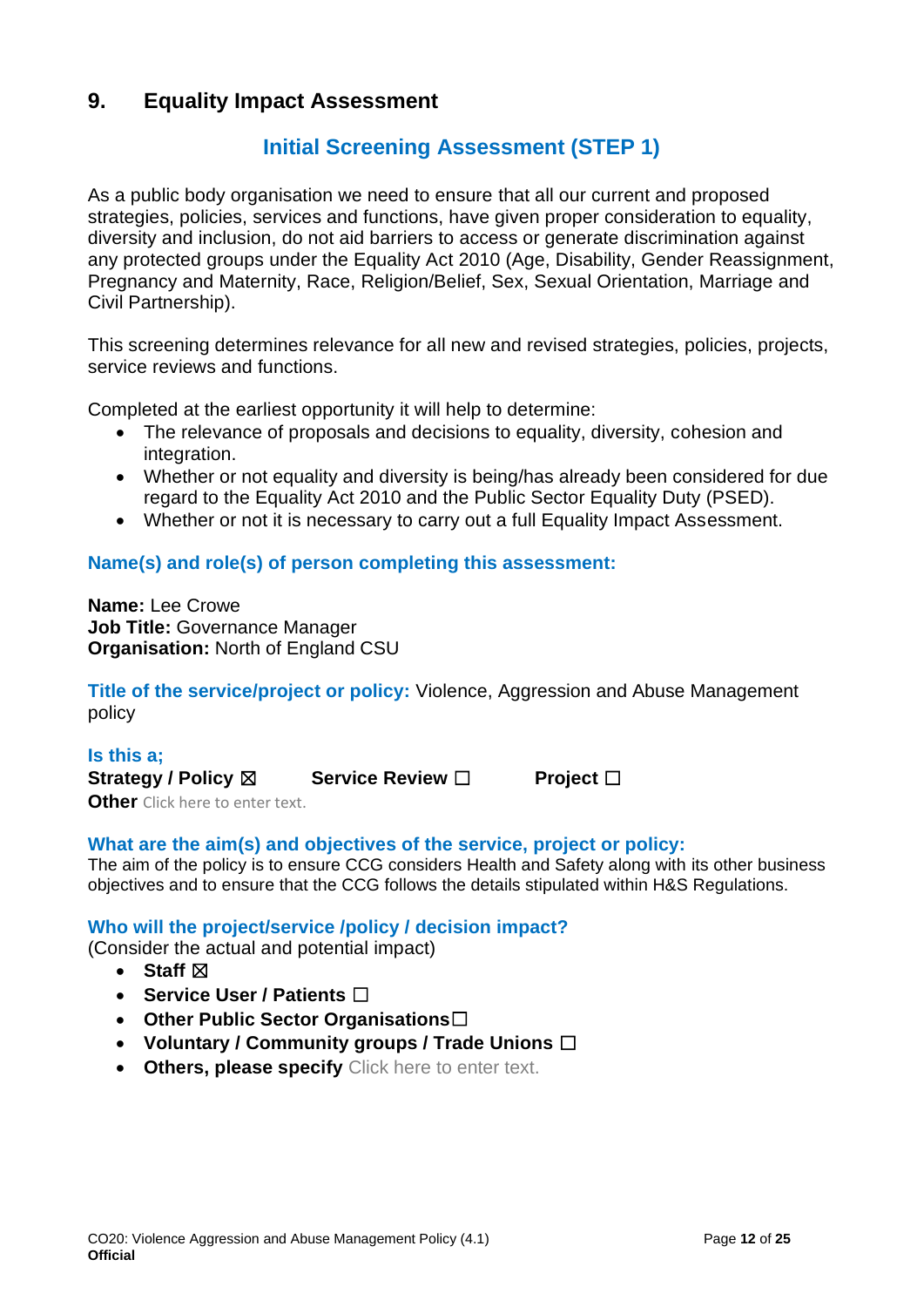| <b>Questions</b>                                                                                                         | <b>Yes</b> | <b>No</b>   |
|--------------------------------------------------------------------------------------------------------------------------|------------|-------------|
| Could there be an existing or potential negative impact on any of the                                                    |            | $\boxtimes$ |
| protected characteristic groups?                                                                                         |            |             |
| Has there been or likely to be any staff/patient/public concerns?                                                        |            | $\boxtimes$ |
| Could this piece of work affect how our services, commissioning or                                                       |            | ⊠           |
| procurement activities are organised, provided, located and by whom?                                                     |            |             |
| Could this piece of work affect the workforce or employment practices?                                                   |            | $\boxtimes$ |
| Does the piece of work involve or have a negative impact on:                                                             |            | $\boxtimes$ |
| Eliminating unlawful discrimination, victimisation and harassment                                                        |            |             |
| Advancing quality of opportunity<br>$\bullet$                                                                            |            |             |
| Fostering good relations between protected and non-protected<br>$\bullet$<br>groups in either the workforce or community |            |             |

#### **If you have answered no to the above and conclude that there will not be a detrimental impact on any equality group caused by the proposed policy/project/service change, please state how you have reached that conclusion below:**

The policy is a review of an existing policy and has received only minor updates. There is no fundamental change to the content therefore the previous EIA which concluded 'no impact' remains appropriate.

### **If you have answered yes to any of the above, please now complete the 'STEP 2 Equality Impact Assessment' document**

| <b>Accessible Information Standard</b>                                          | Yes | <b>No</b> |
|---------------------------------------------------------------------------------|-----|-----------|
| Please acknowledge you have considered the requirements of the                  |     |           |
| Accessible Information Standard when communicating with staff and               |     |           |
| patients.                                                                       |     |           |
|                                                                                 |     |           |
| https://www.england.nhs.uk/wp-content/uploads/2017/10/accessible-               |     |           |
| info-standard-overview-2017-18.pdf                                              |     |           |
| Please provide the following caveat at the start of any written documentation:  |     |           |
| "If you require this document in an alternative format such as easy read, large |     |           |
| text, braille or an alternative language please contact (ENTER CONTACT          |     |           |
| <b>DETAILS HERE)"</b>                                                           |     |           |
| If any of the above have not been implemented, please state the reason:         |     |           |
| Click here to enter text.                                                       |     |           |

## **Governance, ownership and approval**

| Please state here who has approved the actions and outcomes of the screening |                    |               |  |
|------------------------------------------------------------------------------|--------------------|---------------|--|
| <b>Name</b>                                                                  | Job title          | <b>Date</b>   |  |
| Lee Crowe                                                                    | Governance Manager | December 2020 |  |

### **Publishing**

This screening document will act as evidence that due regard to the Equality Act 2010 and the Public Sector Equality Duty (PSED) has been given.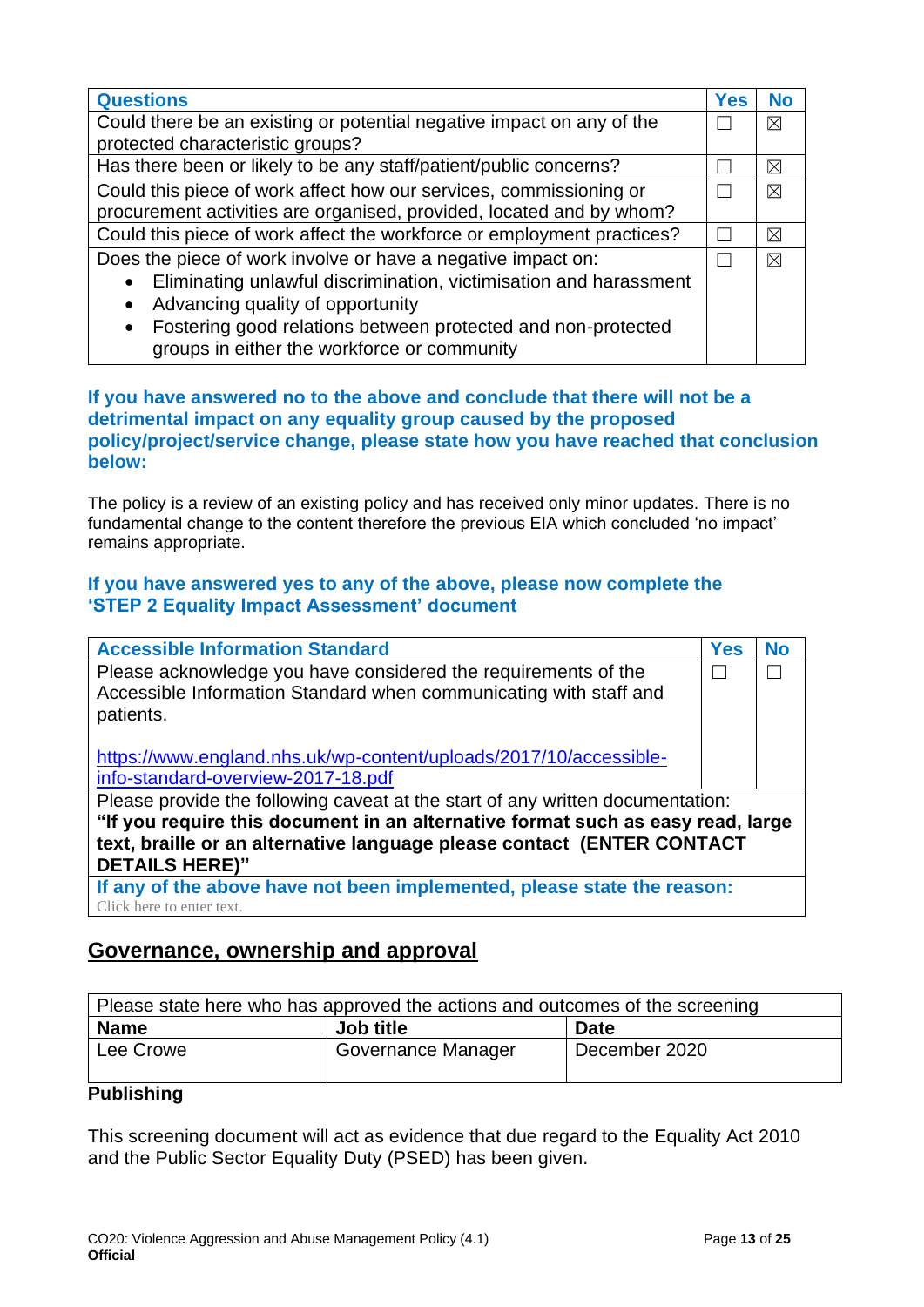### **APPENDIX 1**

### **Action to be taken when physical assault has taken place on a member of staff**

#### **NHS Protect Guidance**

- 1 Police to be contacted immediately by the person assaulted, manager or relevant colleague.
- 2 The nominated Director for the CCG is to be contacted as soon as practicable by the person assaulted, their line manager or a colleague, and inform the CCG's Risk Lead.
- 3 The nominated Director will:
	- contact, as soon as is reasonably practicable the relevant Local Security Management Specialist with specific information on the assault.
	- arrange for full co-operation to be given to a police or the Local Security Management Specialist and any subsequent action.
	- ensure those details of the incident are recorded on the CCG's risk management recording system.
	- arrange for an acknowledgement of the report to be sent to the injured party and copied to the line manager to ensure that the necessary support arrangements, such as counselling and or occupational health are offered. The acknowledgement should state what action is being undertaken and the injured party should be kept informed of the progress and outcome.
	- ensure that all possible preventive action is taken to minimise the risk of a similar incident reoccurring.
	- keep the line manager apprised of the on-going Local Security Management Specialist's situation.
- 4 The line manager will:
	- contact the employee directly to offer support, e.g. ensure the employee is aware of the counselling facilities available and the services of the Local Security Management Specialist.
	- offer support on an on-going basis as appropriate.

### **Security Management Service Action upon a physical incident occurring provided by CSU:**

The Local Security Management Specialist will:

- determine if the police are going to lead the investigation.
- if the police are handling the case, ensure that the case is regularly monitored as to progress, make sure the person assaulted and the CCG is kept updated, and ensure both are informed of any outcomes.
- The Crown Prosecution Service (CPS) should undertake any criminal prosecution if the police are handling the case.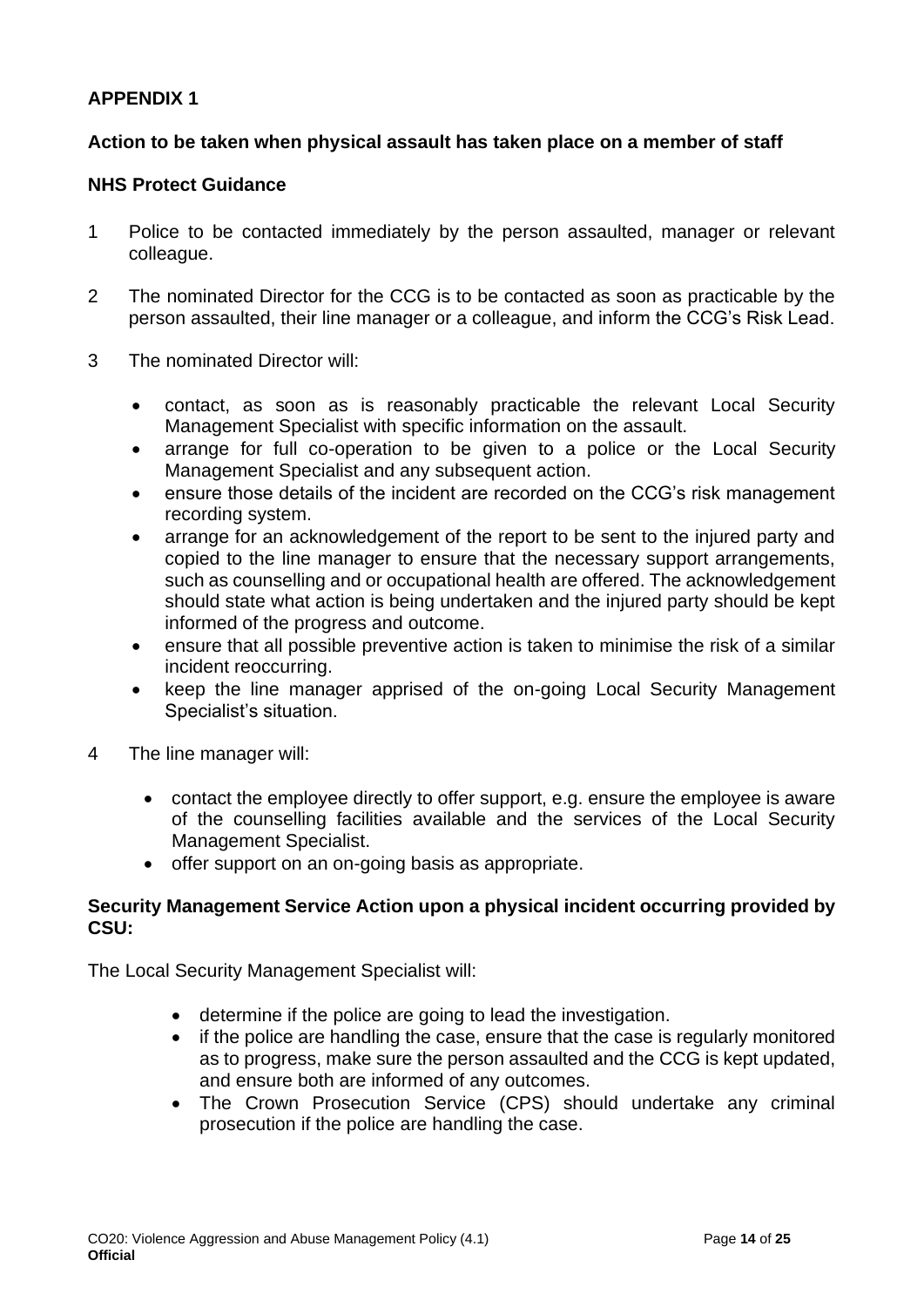- if the police are not handling the case, carry out initial investigations in conjunction with the Counter Fraud and Security Management Service's Legal Protection Unit.
- progress the investigation with all speed, including recording all details relating to the investigation on a locally held file (using the standards in the CFSMS OS Manual of Guidance).
- update the person affected by the physical assault and the nominated Director/Director of Security Management of the CCG on a regular basis, as to progress and outcomes.

If the police are not handling the case or the Crown Prosecution Service are unwilling to undertake a criminal prosecution, then the Counter Fraud and Security Management Service's Legal Protection Unit will, if appropriate, consider a private prosecution.

NHS Legal Protection Unit, if appropriate, will consider civil proceedings consultation with the CCG and the person(s) subjected to the assault.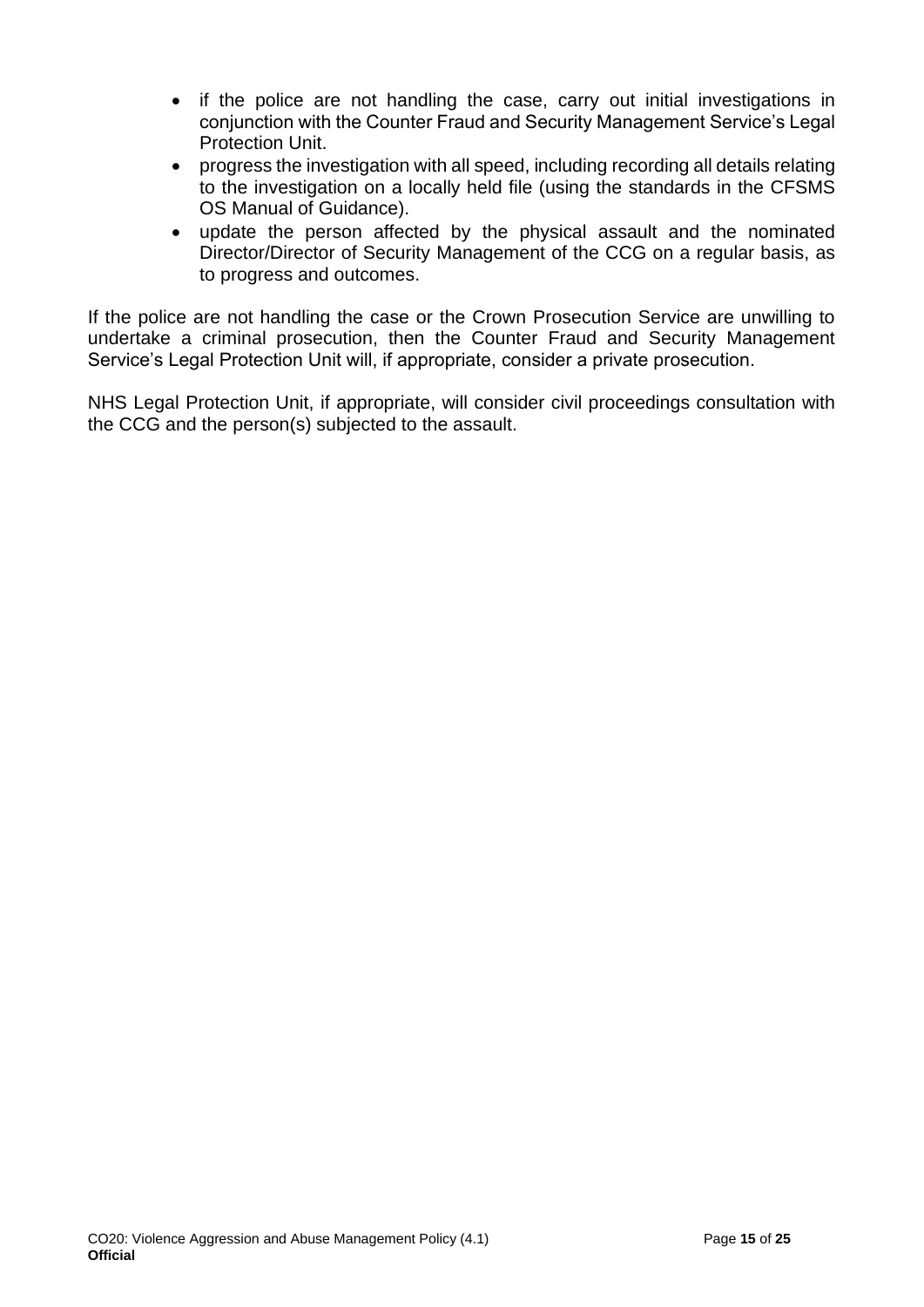### **APPENDIX 2**

### **ACTION TO BE TAKEN WHEN A NON-PHYSICAL ASSAULT HAS TAKEN PLACE**

- where appropriate the police should be contacted, as soon as is practicable, by the person subject to the non-physical assault, their manager or relevant colleague.
- the seriousness of the incident should be taken into account in deciding whether the police should be involved, but where the incident is believed to fall into a racially or religious aggravated matter, then the incident should always be reported to the police.
- the police should be given information about the assailant's clinical condition (if known), if this could be seen as a contributory factor leading to the non-physical assault taking place, however, the presence of a clinical condition should not necessarily preclude appropriate action being taken. This should be a matter for the police and/or the CCG.
- the nominated Director for the CCG must be contacted, as soon as practicable, by the person suffering the abuse, their manager or relevant colleague.

The nominated Director the CCG will:

- liaise, co-operate with and monitor cases of non-physical assault that have been referred to and are being handled by the police.
- where the matter has been reported to the police and the police have decided not to pursue the matter, consider whether the CCG should consider/initiate private prosecution and/or civil proceedings via the NHS Protection Unit or the CCG's Legal Service, where appropriate.
- ensure that details of the incident are recorded on the CCG's appropriate incident reporting system to comply with Health and Safety legislation.
- ensure that and acknowledgement of the report is sent to the injured party and ensure that any necessary support arrangements, such as counselling or occupational health are offered. The acknowledgement should state that the matter will be dealt with, that appropriate action will be taken and that the particular member of staff will be appraised of progress and outcome.
- ensure the person subject to the non-physical assault is informed of the outcome of any action taken.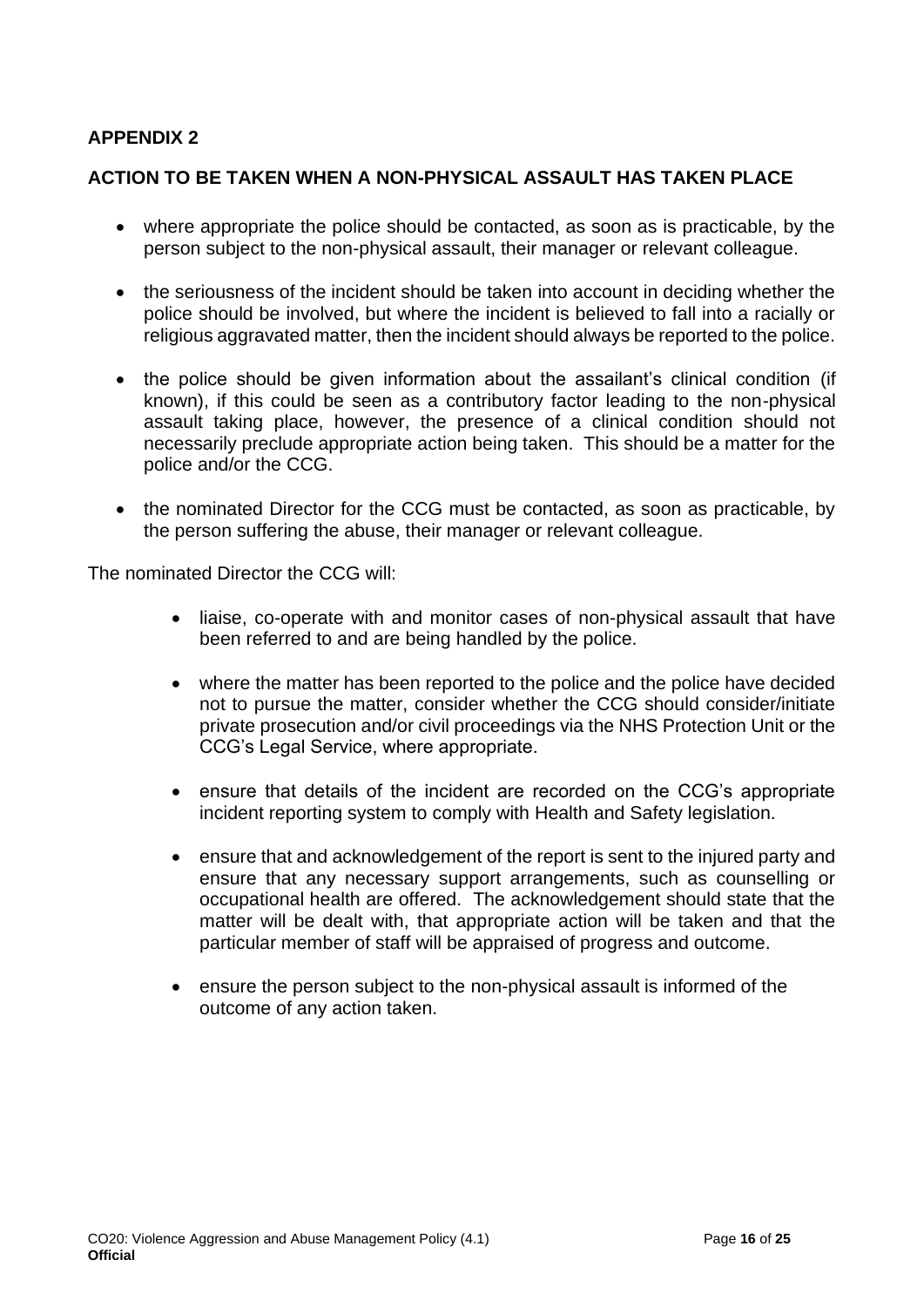## **ADVICE/GUIDANCE FOR MANAGERS**

This guide will not provide an answer to every situation, and your own experience will be a crucial factor along with following the Policy in deciding appropriate action. It will, however, hopefully increase awareness of the problem and provide practical advice.

#### Why Must I Take Action?

**Legislation** 

- The Health and Safety at Work Etc. Act 1974 requires employers to take reasonable steps to ensure the health, safety and welfare of their employees while at work
- The Management of Health and Safety at Work Regulations 1999 specifically requires the assessment of risks to employees

#### *Efficiency*

The effects of violence can have serious operational costs and include: -

- Sickness absence
- Impaired performance
- De-motivation of other employees
- Negative effect on other customers/clients

**Responsibility** 

• As a manager, you are the employer's representative and thereby charged with the execution of the employer's responsibilities within your area of control.

#### What Action Should I Take?

In considering what action to take never accept violence as "part of the job".

#### *Assess the Risk*

- Ensure a risk assessment has been carried out (include in General Risk Assessment)
- Consider the individual employee:
	- Perpetrators been reported to appropriate authorities i.e. police
		- Customer handling skills
		- Previous training/experience
		- Relationships with customers/clients
		- Previous incidents
- Monitor and analyse reported incidents

#### Reduce the Risk

In reducing the risk several factors need to be considered.

#### **Employees**

- Ensure that employees have been on the conflict management training and have access to a copy of this policy and the employee guidance at Appendix D.
- Consider training needs in the light of the level of risk faced.
- Be willing always to offer support and advice and sources of advice (Health and Safety Team, Local Security Management Specialist, Police) and ensure that you communicate this to employees.
- Never dismiss or ignore signs of apprehension.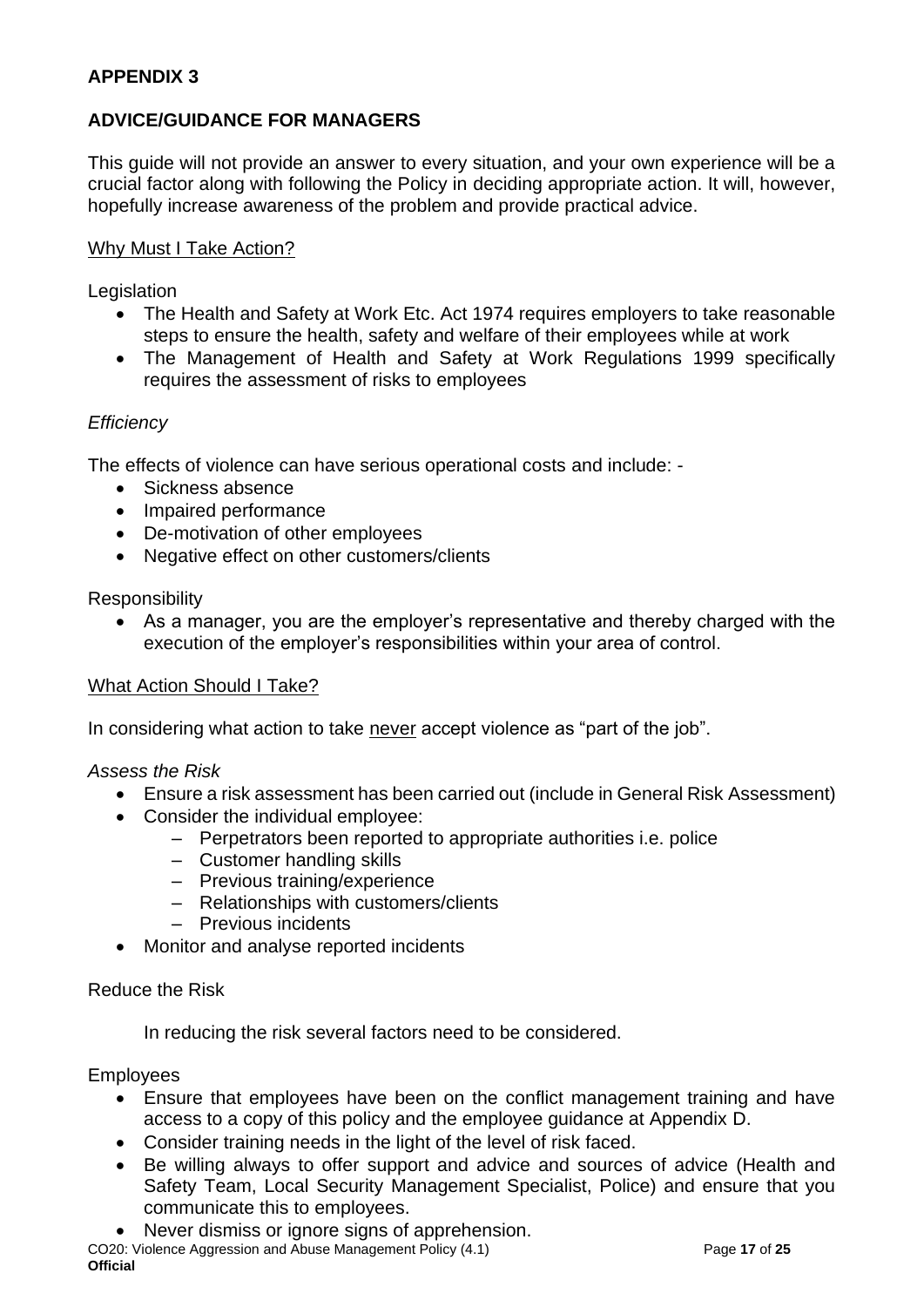- Ensure that employees are aware that they are advised to leave dangerous situations even when their task is not completed.
- Encourage staff to adopt a "Customer First" approach, but never put themselves at risk.
- Assist employees in developing action plans (not necessarily a written document but an understanding of what to do in particular situations).
- Ensure that employees are aware of their responsibilities in supporting colleagues.
- Watch out for signs of bullying/intimidation.

Working Methods

- Arrange appointment times to minimize risk:
	- morning meetings where alcohol abuse is a potential problem
	- avoid overlong delays by providing sufficient interval between appointments
- Minimize staff isolation in dangerous situations:
	- –limit visits to those, which are unavoidable
	- –arrange for employees to work in pairs in potentially dangerous situations
- Ensure staff use the lone worker system in operation at the CCG and abide by any risk assessments and local procedures.

Location

- Arrange interview areas to provide an easy escape route and ready support/back-up
- Eliminate potential weapons wherever possible (any loose/moveable object is a potential weapon)
- Ensure that any reception/waiting areas are designed to minimize frustration e.g.:
	- comfortable seating
	- soothing colours
	- magazines etc.
	- children's amusements (quiet toys)
	- signs to explain/apologize for delays
- Ensure adequate lighting in and around buildings
- Restrict public access to necessary areas
- Provide door answering safeguards (e.g. viewers, chains, C.C.T.V.) where appropriate
- Utilise sources of advice e on environmental issues e.g. Local Security Management **Specialist**
- Consider alternative locations for the provision of care where necessary

## What Should I Do If An Incident Occurs?

Immediately

- Ensure appropriate medical attention is given if required.
- In all cases the victim should be treated with sensitivity and offered support by managers and colleagues. Where particular anguish/trauma has been suffered, they should be advised of the availability of counselling from their General Practitioner or Occupational Health.
- Ensure that the victim is not blamed for contributing to the incident (self-blame is particularly common amongst victims of violence). Where you consider that the victim's actions may have contributed, this should be dealt with as a training and development issue and not through criticism.
- Call for professional medical help, if necessary.
- Follow the procedure laid down on the policy and where necessary contact the police if an assault has taken place.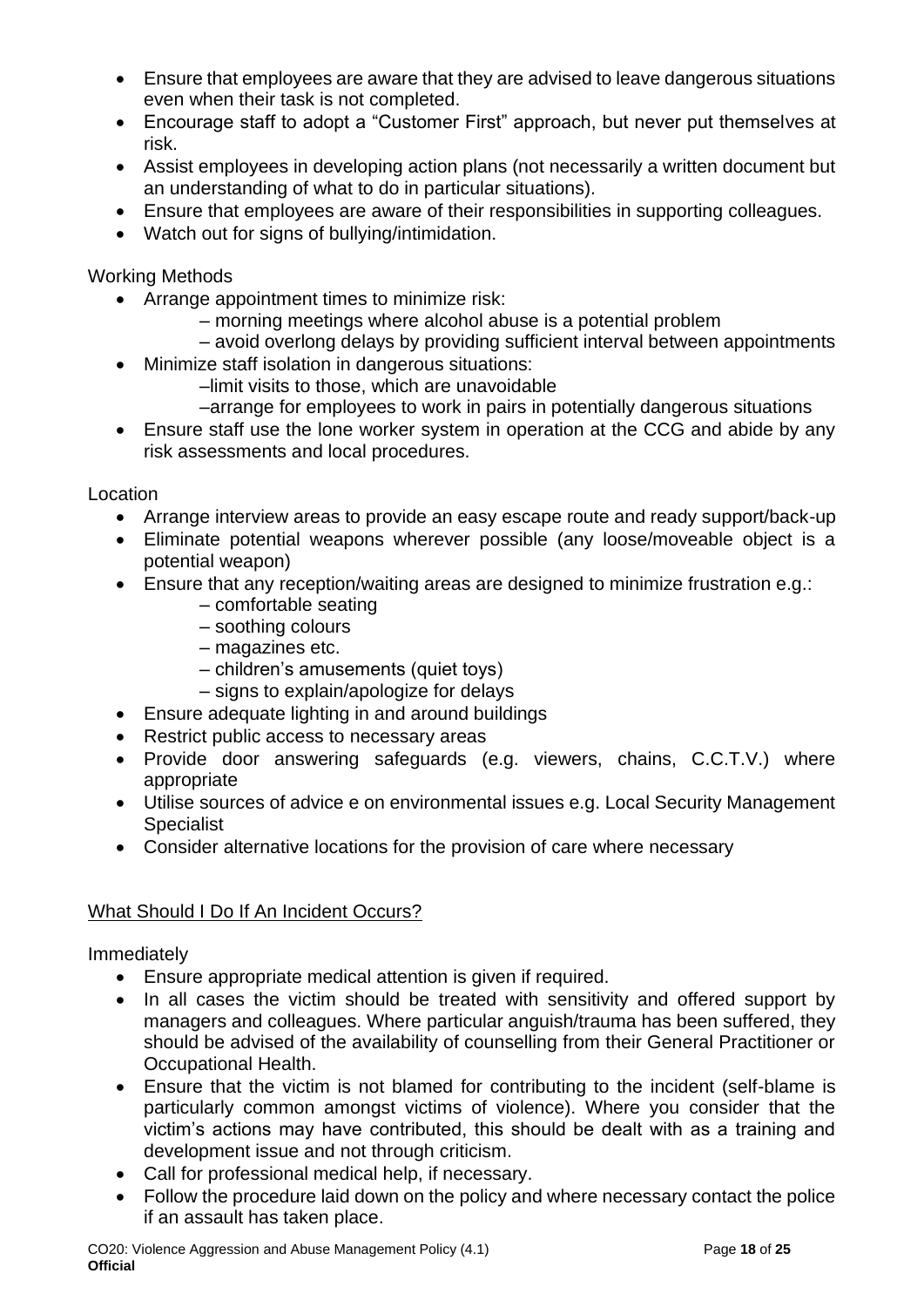Follow Up

- At the earliest opportunity, ensure that a violence at work report form is completed (keep a copy or other record of the incident to assist in the identification of high risk situations).
- Ensure and check that the incident is investigated appropriately.
- In more serious cases, discuss with the individual whether he/she feels able to return to particular work situations and consider what, if any, support, advice or training might be beneficial.
- In cases of harassment at work (sexual, racial or other), Advisors are available to provide counselling for the victim. Refer to the Dignity at Work Policy for further information.

When an employee suffers actual physical injury, he/she might be entitled to compensation through the Criminal Injuries Compensation Board. The employee can apply for such compensation by writing to the C.I.C.B. at:

Blytheswood House 200, West Regent Street Glasgow  $G2$  4SW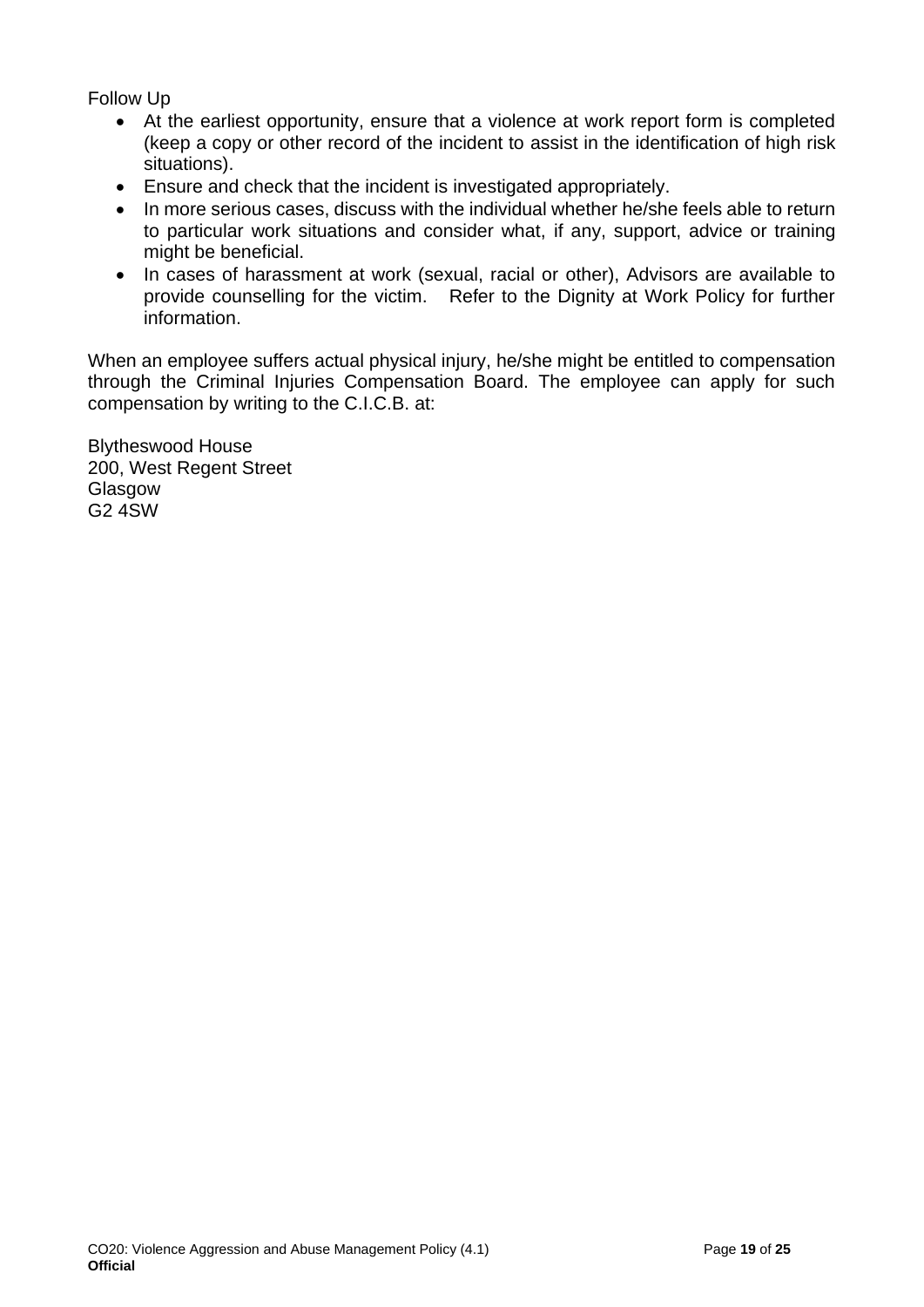## **ADVICE/GUIDANCE FOR EMPLOYEES**

Although this information cannot provide a precise answer to every situation, it should help to create a greater awareness of the problem as well as offering some practical advice.

#### *Before the encounter*

#### **Assess the risk**

Look for factors which might indicate a high level of risk and require specific action. Some "high risk" indicators are listed below:–

#### **The Client (the potential assailant)**

- background unknown/authenticity unsure
- history of violence (the most important factor)
- history of alcohol/drug abuse
- previous threats (always take these seriously)
- perceived victimisation (feelings of having been let down during previous dealings)
- unrealistic expectations (likely to be severely disappointed by what you have to say)
- change/uncertainty
- high level of stress (e.g. the loss of a close family member, home, job etc.)

#### **You (the potential victim)**

- close ongoing relationship with the customer/client
- seen as the source of his/her frustration
- apprehension (this can increase the level of tension. Understanding the risk and taking steps to protect yourself can greatly reduce it)
- visits away from the work base
- male/female (both are vulnerable women can be seen as easier targets men more legitimate ones)
- Do not ignore your own signs of apprehension (instinct, intuition)

### **Absence of these signs does NOT guarantee your safety**

#### **Take Action**

Take basic precautions and where the level of risk appears to be high, take specific preventative measures as identified in the risk assessment and use the lone worker system.

#### **Basic precautions**

- be sure that the customer/client is genuine before agreeing a visit
- when carrying out visits always leave a record of:

*Where* you're going - details – address etc *Who* you're going to see *Why* you're going (purpose of the visit) *When* you expect to return

- If you don't intend to return to base, arrange to contact someone and use and update regularly the lone worker system.
- consider your escape route
- consider the level of risk and decide whether specific action is necessary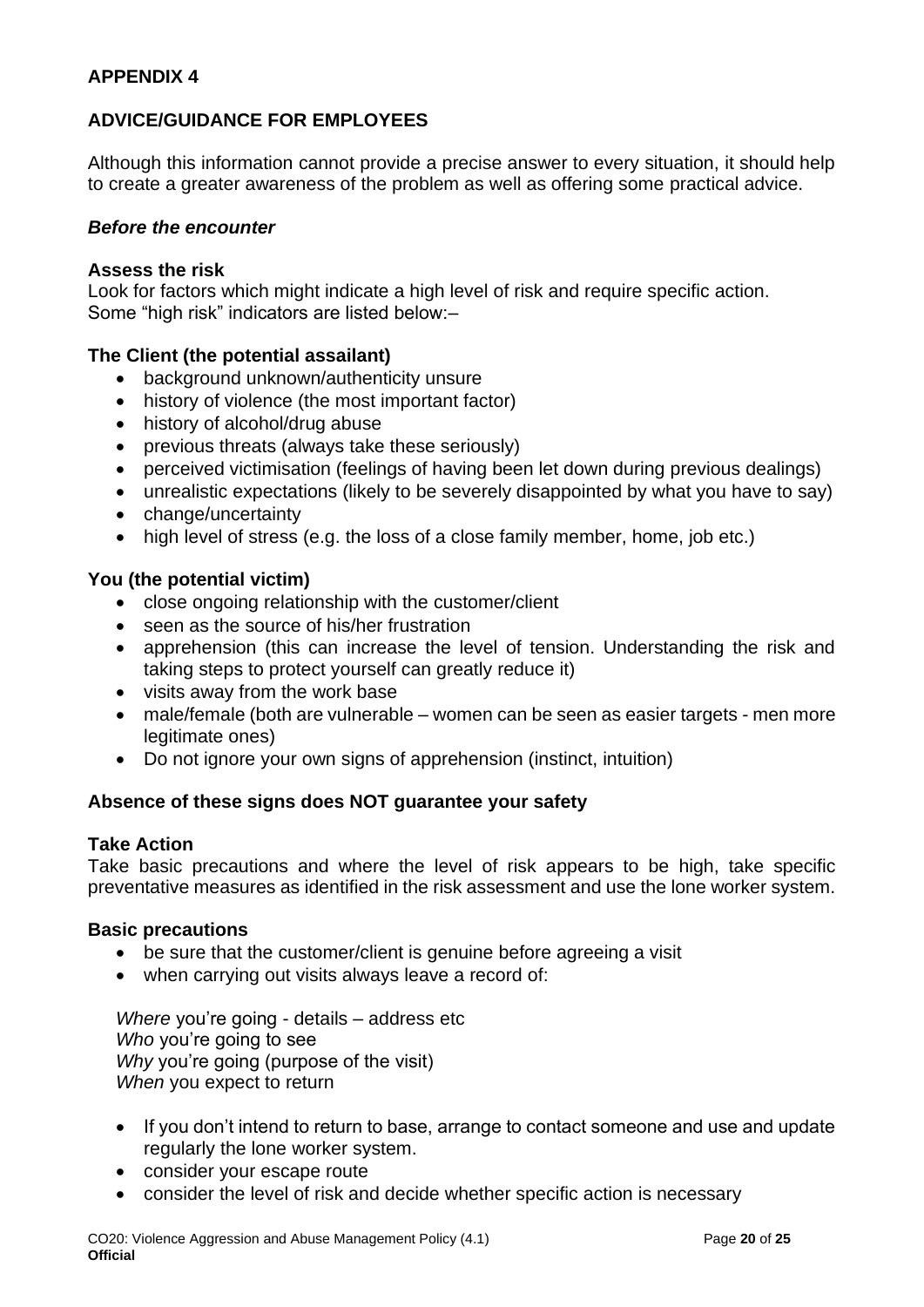#### **Specific preventative measures**

- discuss concerns with your manager
- request support/backup where necessary
- maintain contact on visits (by the lone worker system and phone)
- if risks are unacceptable, see the customer/client at work where support is more easily provided
- if meetings are likely to carry unacceptable risks, restrict/ control contact
- arrange morning meetings where there is a history of alcohol abuse.
- if a meeting takes place at work, ensure no loose objects can be used as weapons
- arrange seating to allow escape in cases of emergency

#### *During the encounter*

#### **Assess the risk**

Look for signs of high risk and watch out for danger signals.

### **High Risk Indicators**

- any unexpected person
- effect of alcohol/drugs
- potential weapons (loose movable objects are potential weapons)
- frustration caused by circumstances immediately before the encounter e.g. long delays
	- noisy/crowded waiting areas
	- re-direction from one place to another
- isolation no colleagues nearby

### **Danger Signals (in the potential assailant)**

These signals can be equally relevant whether given in a quiet, calm tone or shouted in an angry manner –

#### **Appearance:**

- tearful
- sweating
- restless
- staring eyeball to eyeball confrontation
- pale skin
- obvious facial muscle tension

#### **Posture:**

- bodily nearness
- towering/threatening stance
- clenched hands
- folded arms

#### **Speech:**

- changed in tone, volume or pitch
- use of insults, threats or sarcasm, in particular, use of de-personalising language (sexist/racist abuse and foul language) repetition of the same word or phrase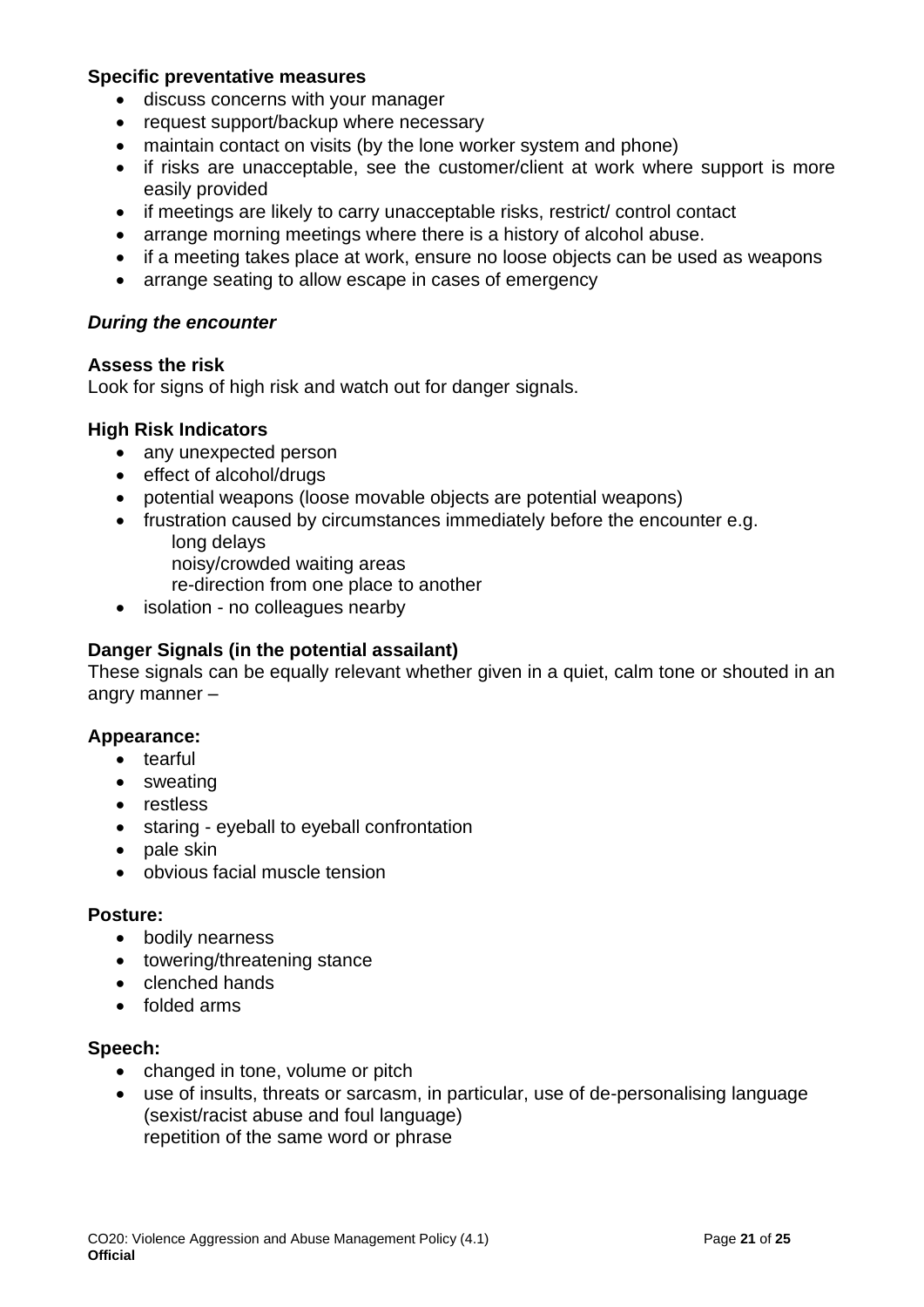### **Victim Support & Counselling**

Support should be offered by your direct line manager. This can include signposting to counselling services and/or practical support such as help in seeking medical attention, contacting family or friends, providing an opportunity to discuss the incident and offering support during the investigation.

In cases where you have suffered particular anguish or trauma, your line manager may advise you to seek counselling from your General Practitioner, the Occupational Health service or an external counselling service.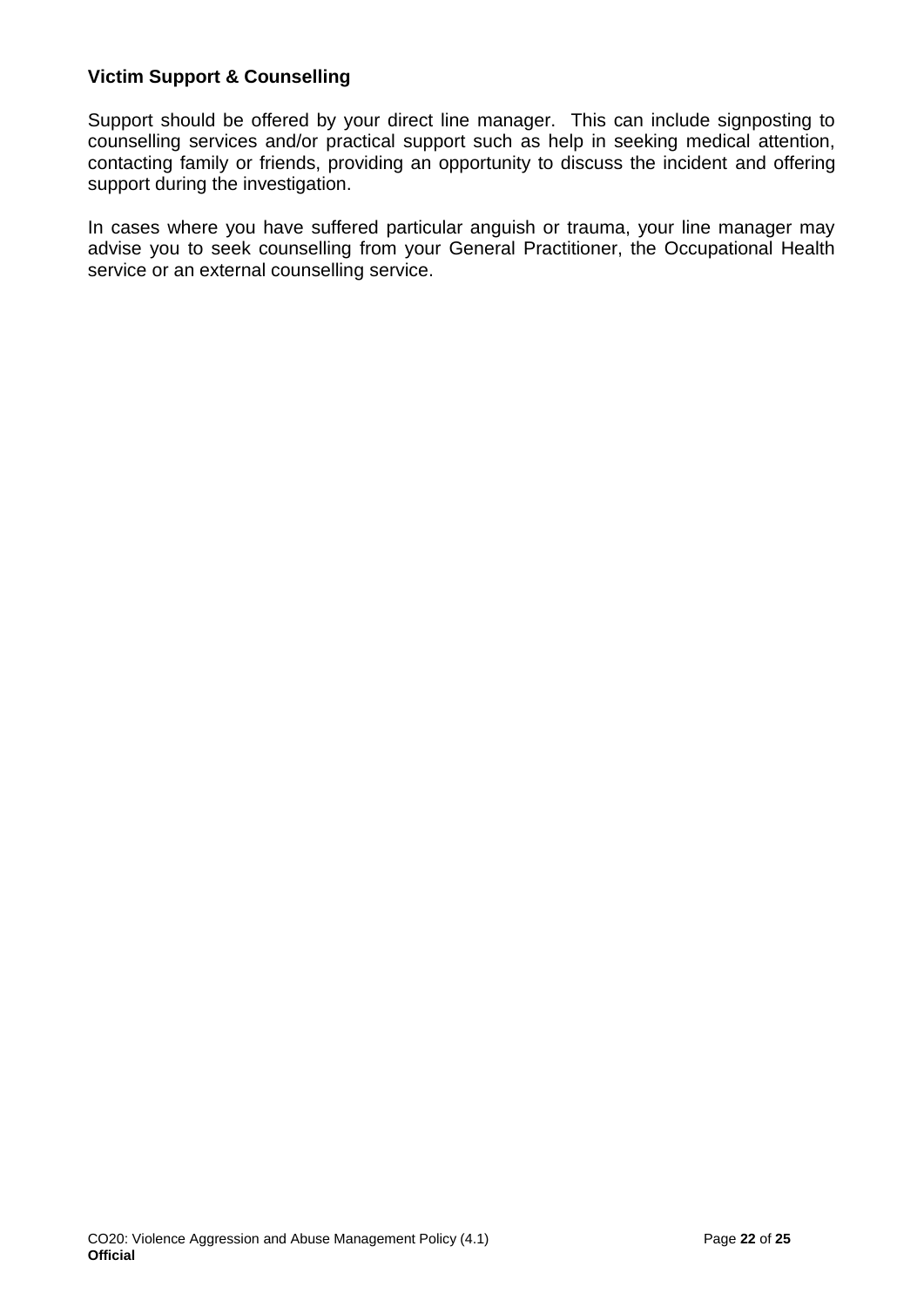## **Appendix 5**

## **REQUIREMENTS FOR REPORTING INCIDENTS**

All incidents, covered by the definition of violence, whether physical or non-physical, must be recorded the CCG's electronic reporting mechanism.

They must also be reported to the Police, where appropriate.

The legal requirement for reporting incidents falls under the Reporting of Injuries, Diseases and Dangerous Occurrences Regulations 1995 (RIDDOR).

### **Reporting of Injuries, Diseases and Dangerous Occurrences Regulations 1995.**

There is a legal requirement under RIDDOR 1995 to report certain specified work-related incidents, either to the enforcing authority for the workplace or to a central HSE reporting centre.

The Social Security Regulations require that all incidents at work are recorded, regardless of their severity.

### **Accident/Incident Reporting**

RIDDOR requires the specified responsible person, usually employers, to report certain defined work-related accidents or incidents to the enforcing authority. In summary, the accidents or incidents that are required to be reported include:

- all fatalities
- accidents resulting in any of the specified "major injuries"
- certain defined work-related diseases
- accidents resulting in employees being off work for more than three days
- certain dangerous occurrences such as building collapses, gas explosions, etc.

The accidents have to be reported by the quickest means, ie telephone, fax or e-mail and followed up on the approved reporting form (F2508) within 10 days.

### **How to make a report:**

Reports can be made in a variety of ways:

- by telephone to 0845 300 9923 Monday Friday 8.30am-5.00pm
- by fax to 0845 300 9924
- by e-mail to riddor@natbrit.com
- by internet at www.riddor.gov.uk
- by post to:

Incident Contact Centre Caerphilly Business Park Caerphilly, CF83 3GG.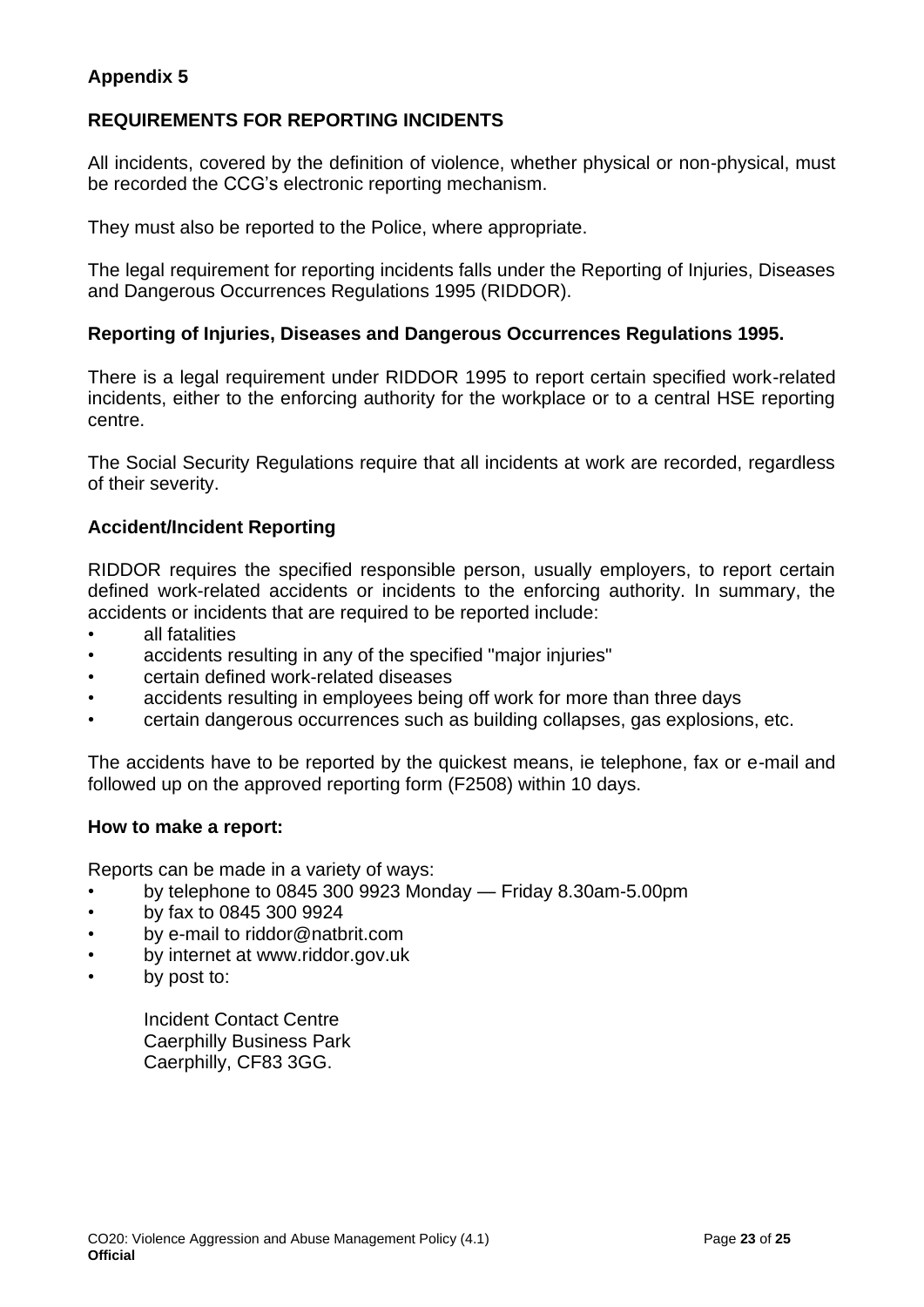## **Reporting Death or Major Injury**

In the event of an accident arising out of a work activity which results in:

- the death or major injury to an employee or self-employed person on work premises;
- the death of a member of the public; or
- a member of the public being taken to hospital

then a report must be made to the appropriate enforcing authority by the quickest practicable means, usually by telephone or e-mail to the ICC.

Where the nature and severity of an injury is not immediately apparent, the report required shall be submitted as soon as the nature of the condition is confirmed.

Deaths to be reported include those where an employee dies within one year as a result of an accident at work, whether or not this was reported at the time of the original accident.

Major injuries are defined by reference to schedule 1 of the regulations to include:

- fractures other than fingers, thumbs and toes
- amputation (including surgical amputation following and accident)
- dislocation of shoulder, hip, knee or spine
- eye injury resulting in temporary or permanent loss of sight, by chemical or hot metal burn, or penetrating injury
- unconsciousness caused by electric shock, exposure to a hazardous substance, biological agent, or asphyxia
- any acute condition or illness resulting in loss of consciousness or requiring resuscitation or admission to hospital for more than 24 hours
- illness requiring medical treatment related to exposure to a hazardous substance.

### **Reporting Lost Time Injuries (over 3 day absence)**

In the event of an accident arising out of a work activity which results in the incapacity of an employee (or self-employed person working on the premises) for more than three consecutive days, then a report must be made, by one of the methods described above, within ten days.

Three consecutive days does NOT include the day of the accident, but includes:

- any day on which the person was unable to fulfil his/her normal work duties
- week-ends and days not normally worked when the injured person was incapacitated.

This includes any act of non-consensual physical violence done to a person at work.

For full information on RIDDOR 1995 consult the guidance notes and regulations.

#### Web link: [RIDDOR 95 Explained](http://www.hse.gov.uk/pubns/hse31.pdf)